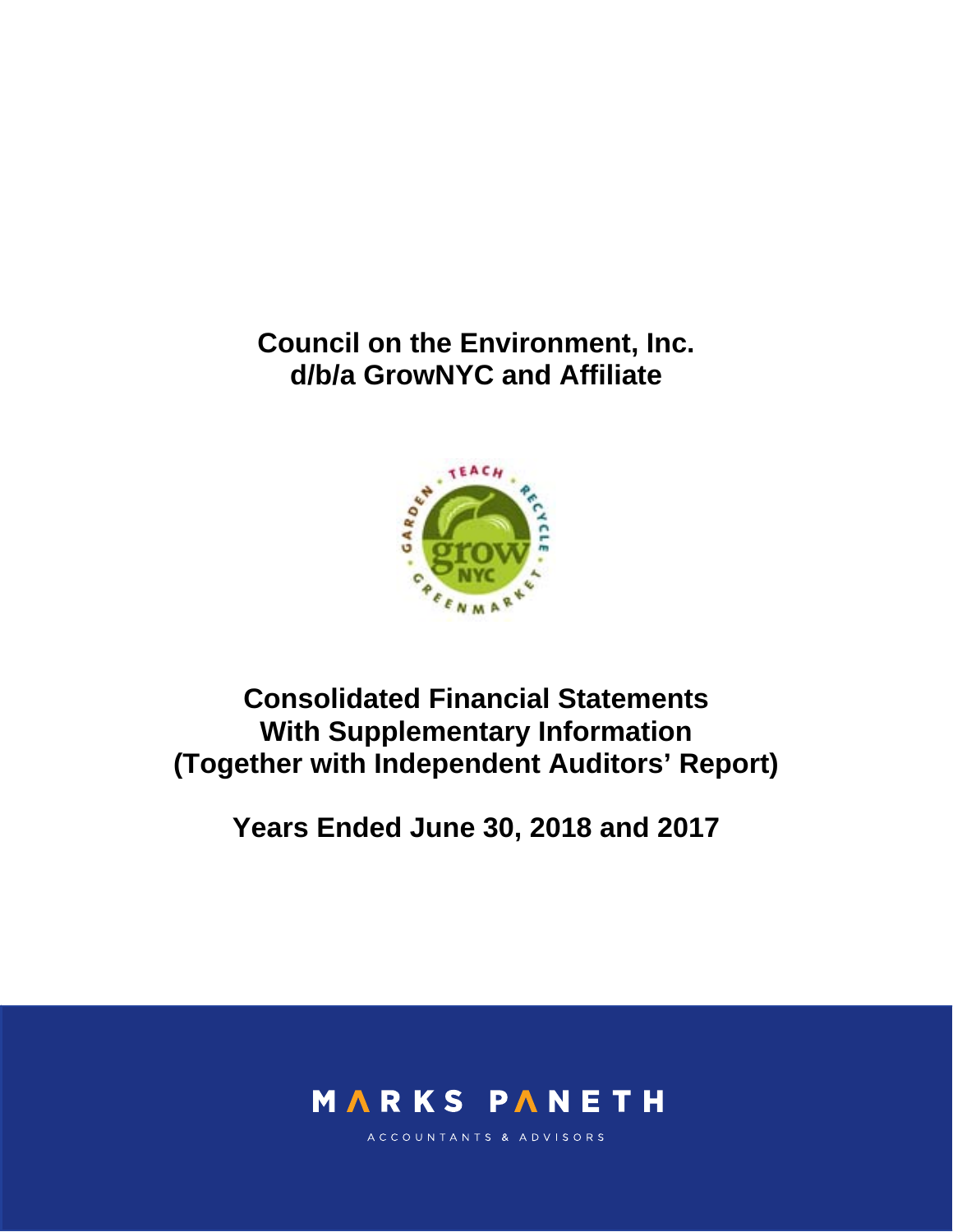## **COUNCIL ON THE ENVIRONMENT, INC. D/B/A GROWNYC AND AFFILIATE**

## **CONSOLIDATED FINANCIAL STATEMENTS With Supplementary Information (Together with Independent Auditors' Report)**

**YEARS ENDED JUNE 30, 2018 AND 2017** 

## **CONTENTS**

|                                           | Page |
|-------------------------------------------|------|
|                                           |      |
| <b>Consolidated Financial Statements:</b> |      |
|                                           |      |
|                                           |      |
|                                           |      |
|                                           |      |
|                                           |      |
| <b>Consolidating Information:</b>         |      |
|                                           |      |
|                                           |      |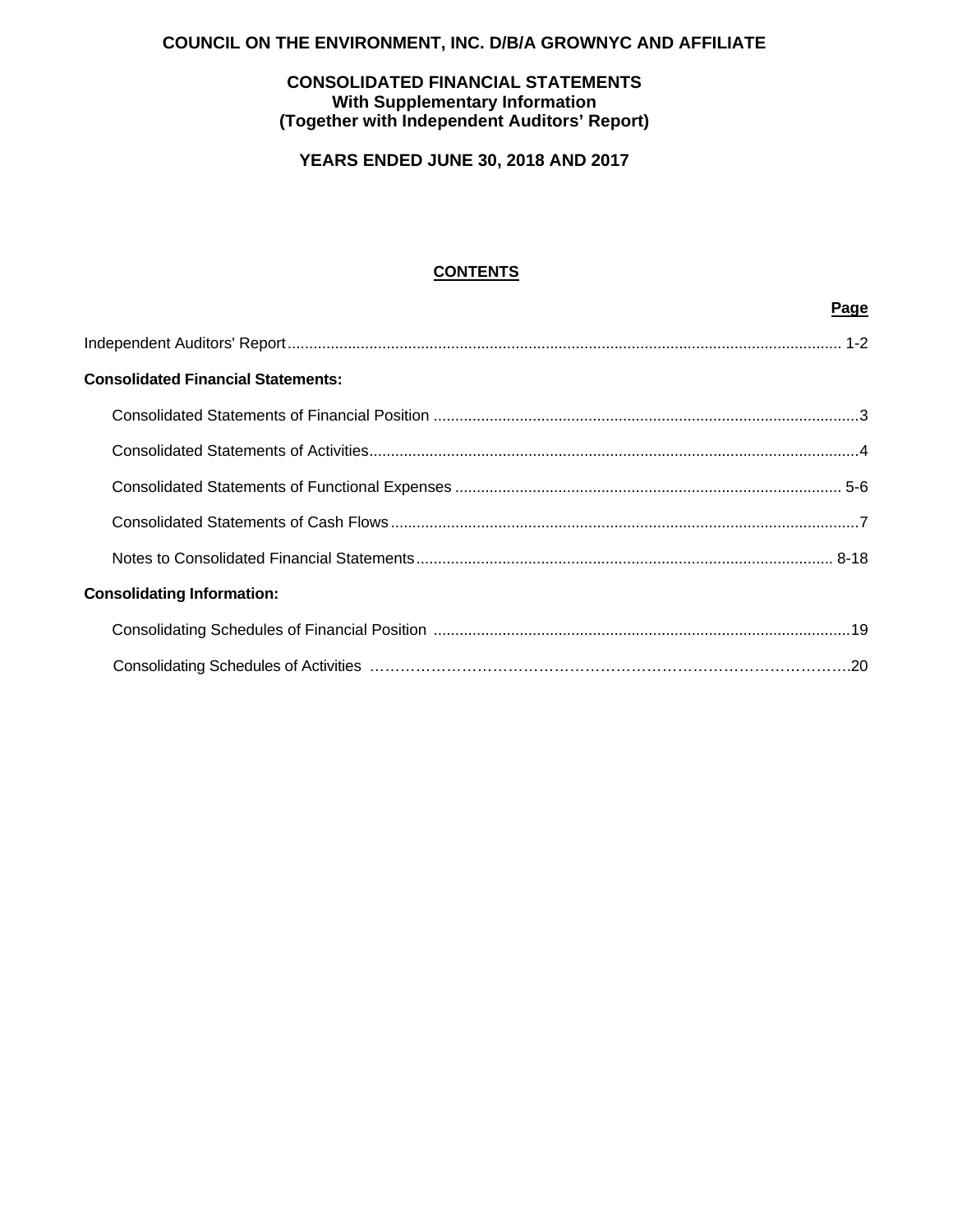Marks Paneth LLP 685 Third Avenue New York, NY 10017 P 212.503.8800 F 212.370.3759 markspaneth.com



## **INDEPENDENT AUDITORS' REPORT**

To the Board of Directors of Council on the Environment, Inc. d/b/a GrowNYC and Affiliate

We have audited the accompanying consolidated financial statements of Council on the Environment, Inc. d/b/a GrowNYC ("GrowNYC") and New York State Regional Food Hub LLC (the "LLC" or the "Affiliate") (collectively the "Organization") which comprise the consolidated statements of financial position as of June 30, 2018 and 2017, and the related consolidated statements of activities, functional expenses and cash flows for the years then ended, and the related notes to the consolidated financial statements.

#### *Management's Responsibility for the Financial Statements*

Management is responsible for the preparation and fair presentation of these consolidated financial statements in accordance with accounting principles generally accepted in the United States of America; this includes the design, implementation, and maintenance of internal control relevant to the preparation and fair presentation of consolidated financial statements that are free from material misstatement, whether due to fraud or error.

#### *Auditors' Responsibility*

Our responsibility is to express an opinion on these consolidated financial statements based on our audits. We conducted our audits in accordance with auditing standards generally accepted in the United States of America. Those standards require that we plan and perform the audit to obtain reasonable assurance about whether the consolidated financial statements are free from material misstatement.

An audit involves performing procedures to obtain audit evidence about the amounts and disclosures in the consolidated financial statements. The procedures selected depend on the auditor's judgment, including the assessment of the risks of material misstatement of the consolidated financial statements, whether due to fraud or error. In making those risk assessments, the auditor considers internal control relevant to the entity's preparation and fair presentation of the consolidated financial statements in order to design audit procedures that are appropriate in the circumstances, but not for the purpose of expressing an opinion on the effectiveness of the entity's internal control. Accordingly, we express no such opinion. An audit also includes evaluating the appropriateness of accounting policies used and the reasonableness of significant accounting estimates made by management, as well as evaluating the overall presentation of the consolidated financial statements.

We believe that the audit evidence we have obtained is sufficient and appropriate to provide a basis for our audit opinion.

#### *Opinion*

In our opinion, the consolidated financial statements referred to above present fairly, in all material respects, the financial position of the Organization as of June 30, 2018 and 2017, and the respective changes in its net assets and its cash flows for the years then ended in accordance with accounting principles generally accepted in the United States of America.

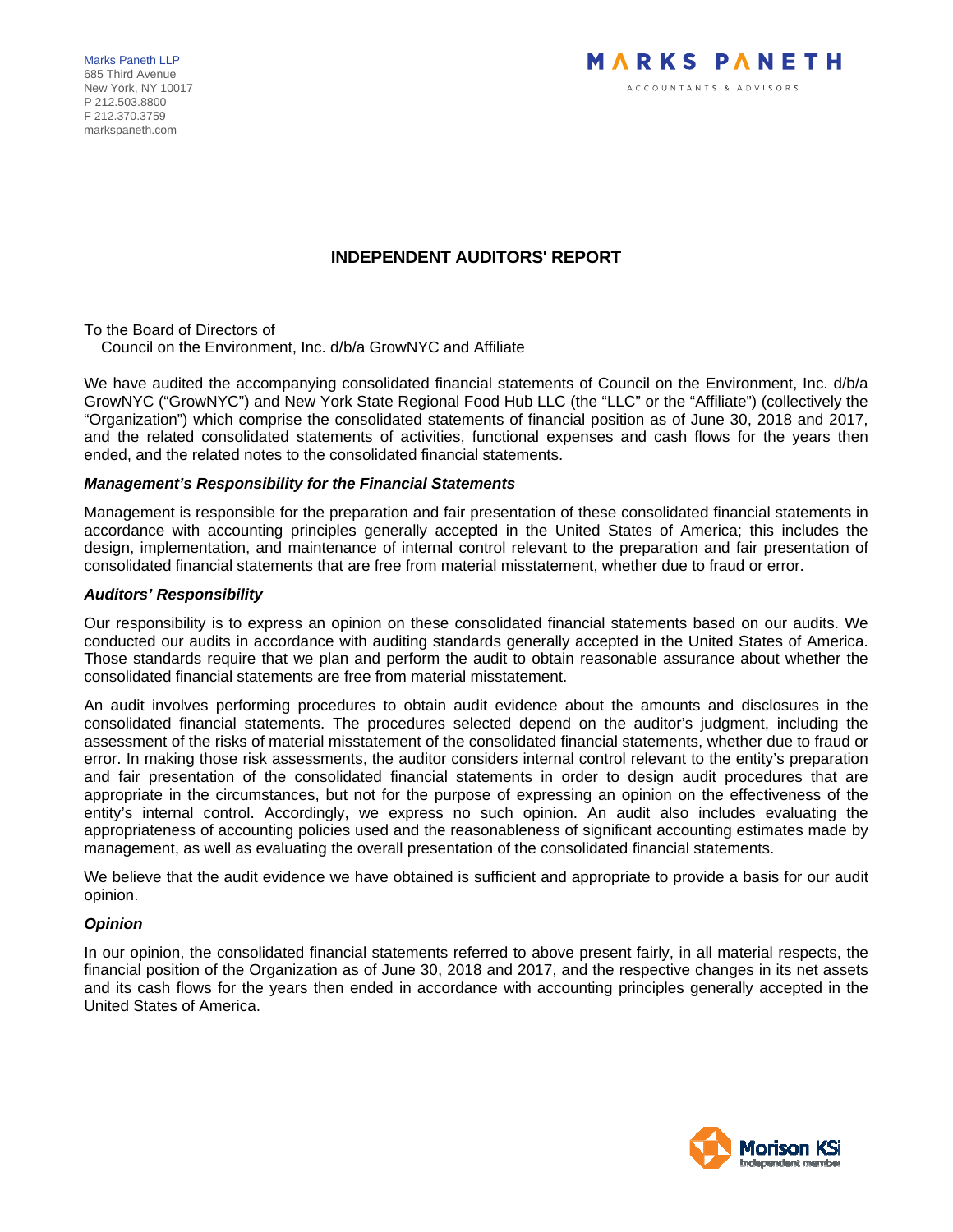#### *Report on Consolidating Information*

Our audits were conducted for the purpose of forming an opinion on the consolidated financial statements as a whole. The consolidating information (shown on pages 19-20) is presented for the purposes of additional analysis of the consolidated financial statements, rather than to present the financial position, change in net assets and cash flows of the individual companies, and is not a required part of the consolidated financial statements. Such information is the responsibility of management and was derived from and relates directly to the underlying accounting and other records used to prepare the consolidated financial statements. The supplementary information has been subjected to the auditing procedures applied in the audits of the consolidated financial statements and certain additional procedures, including comparing and reconciling such information directly to the underlying accounting and other records used to prepare the consolidated financial statements or to the consolidated financial statements themselves, and other additional procedures in accordance with auditing standards generally accepted in the United States of America. In our opinion, the supplementary information is fairly stated in all material respects in relation to the consolidated financial statements as a whole.

Marks Pareth LLP

New York, NY February 6, 2019



ACCOUNTANTS & ADVISORS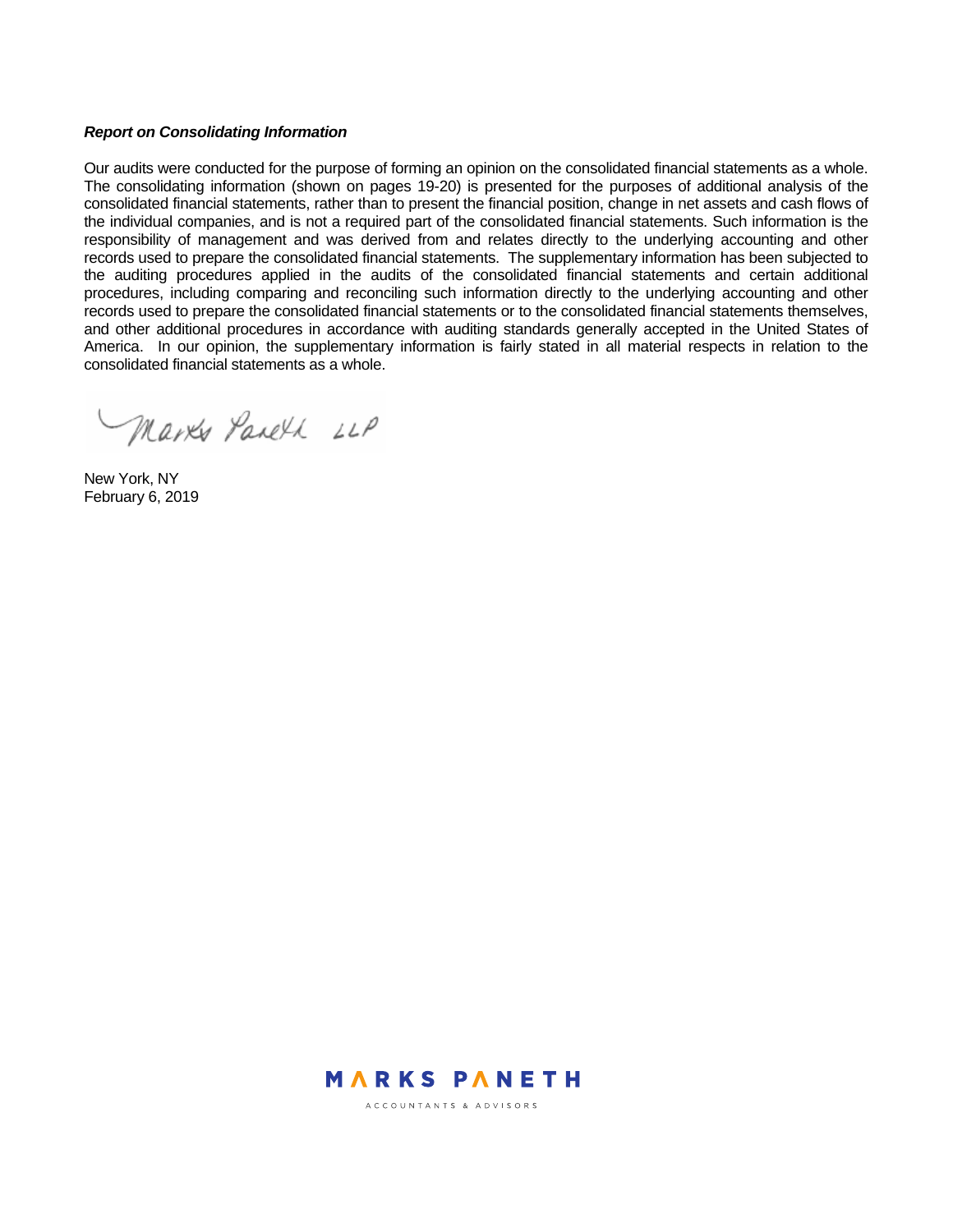## **COUNCIL ON THE ENVIRONMENT, INC. D/B/A GROWNYC AND AFFILIATE CONSOLIDATED STATEMENTS OF FINANCIAL POSITION AS OF JUNE 30, 2018 AND 2017**

|                                                              | 2018             |               | 2017      |
|--------------------------------------------------------------|------------------|---------------|-----------|
| <b>ASSETS</b>                                                |                  |               |           |
| Cash and cash equivalents (Notes 2B and 10)                  | \$<br>1,152,270  | \$            | 1,310,154 |
| Investments, at fair value (Notes 2C and 3)                  | 2,146,581        |               | 2,180,929 |
| Government grants receivable (Notes 2D and 2I)               | 4,194,552        |               | 2,848,834 |
| Accounts receivable - participant rental fees, net (Note 2D) | 313,106          |               | 276,008   |
| Accounts receivable - sales, net (Note 2D)                   | 418,536          |               | 397,205   |
| Accounts receivable - other fees, net (Note 2D)              | 96,278           |               | 149,663   |
| Contributions receivable (Note 2E)                           | 413,244          |               | 730,917   |
| Prepaid expenses, deposits and other assets                  | 386,682          |               | 468,156   |
| Property and equipment, net (Notes 2F and 4)                 | 1,059,327        |               | 1,145,953 |
| <b>TOTAL ASSETS</b>                                          | \$<br>10,180,576 | $\frac{1}{2}$ | 9,507,819 |
| <b>LIABILITIES</b>                                           |                  |               |           |
| Accounts payable and accrued expenses                        | \$<br>581,471    | \$            | 612,226   |
| Accrued farmers' token redemption (Note 2G)                  | 304,802          |               | 281,745   |
| Accrued payroll and related expenses                         | 706,106          |               | 743,890   |
| Advance payments (Note 2K)                                   | 313,443          |               | 310,818   |
| Government grant advances (Note 2I)                          |                  |               | 644,044   |
| Line of credit (Note 6B)                                     |                  |               | 200,000   |
| Notes payable (Note 6A)                                      | 1,523,728        |               | 120,000   |
| <b>TOTAL LIABILITIES</b>                                     | 3,429,550        |               | 2,912,723 |
| <b>COMMITMENTS AND CONTINGENCIES (Note 5)</b>                |                  |               |           |
| NET ASSETS (Notes 2H and 7)<br>Unrestricted:                 |                  |               |           |
| Operations                                                   | 1,176,198        |               | 914,043   |
| Net investment in property and equipment                     | 1,059,327        |               | 1,145,953 |
| Board designated investment fund (Note 7B)                   | 1,907,219        |               | 1,933,893 |
| Board designated operating reserve fund (Note 7B)            | 254,105          |               | 251,577   |
| Total unrestricted                                           | 4,396,849        |               | 4,245,466 |
| Temporarily restricted (Note 7A)                             | 2,354,177        |               | 2,349,630 |
|                                                              |                  |               |           |
| <b>TOTAL NET ASSETS</b>                                      | 6,751,026        |               | 6,595,096 |
| TOTAL LIABILITIES AND NET ASSETS                             | \$<br>10,180,576 | \$            | 9,507,819 |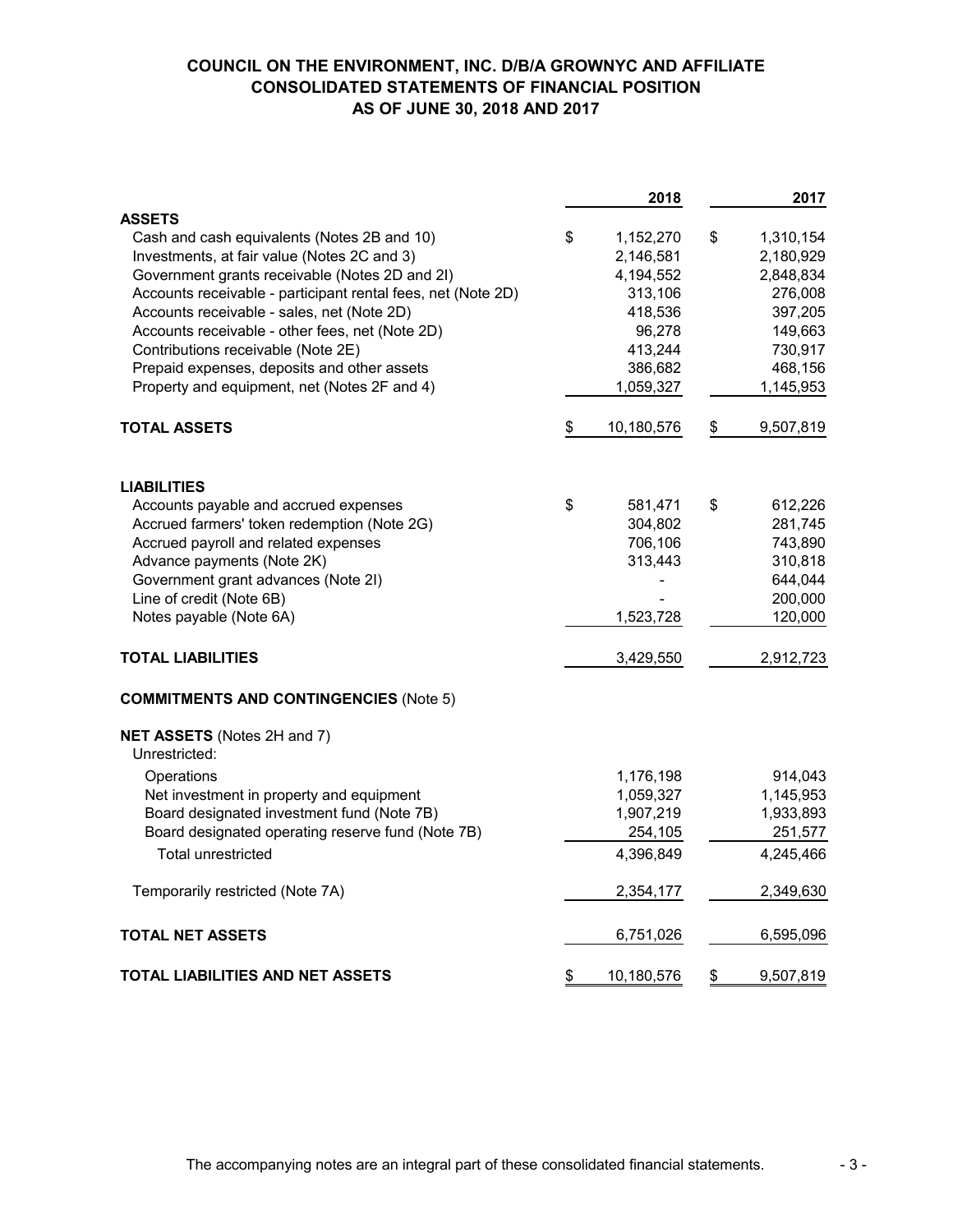#### **COUNCIL ON THE ENVIRONMENT, INC. D/B/A GROWNYC AND AFFILIATE CONSOLIDATED STATEMENTS OF ACTIVITIES FOR THE YEARS ENDED JUNE 30, 2018 AND 2017**

|                                                              |                     | For the Year Ended June 30, 2018 |                 | For the Year Ended June 30, 2017 |              |  |                   |    |              |  |
|--------------------------------------------------------------|---------------------|----------------------------------|-----------------|----------------------------------|--------------|--|-------------------|----|--------------|--|
|                                                              |                     | <b>Temporarily</b>               | <b>Total</b>    |                                  |              |  | Temporarily       |    | <b>Total</b> |  |
|                                                              | <b>Unrestricted</b> | <b>Restricted</b>                | 2018            |                                  | Unrestricted |  | <b>Restricted</b> |    | 2017         |  |
| <b>REVENUES AND SUPPORT:</b>                                 |                     |                                  |                 |                                  |              |  |                   |    |              |  |
| Government grants (Note 2I)                                  | \$<br>6,162,424 \$  |                                  | \$<br>6,162,424 | \$                               | 5,026,486 \$ |  |                   | \$ | 5,026,486    |  |
| Contributions - foundations (Note 2E)                        | 198,227             | 611,540                          | 809,767         |                                  | 134,474      |  | 986,521           |    | 1,120,995    |  |
| Contributions - individuals and corporations (Note 2E)       | 204,666             | 1,009,498                        | 1,214,164       |                                  | 175,695      |  | 1,371,125         |    | 1,546,820    |  |
| Contributed facilities, services and assets (Notes 2J and 8) | 661,930             |                                  | 661,930         |                                  | 879,396      |  |                   |    | 879,396      |  |
| Greenmarket participant rental fees (Note 2K)                | 4,407,548           |                                  | 4,407,548       |                                  | 4,025,848    |  |                   |    | 4,025,848    |  |
| Sales of wholesale produce, plants and grains (Note 2K)      | 2,782,779           |                                  | 2,782,779       |                                  | 2,734,096    |  |                   |    | 2,734,096    |  |
| Other fees (Note 2K)                                         | 537,670             |                                  | 537,670         |                                  | 501,762      |  |                   |    | 501,762      |  |
| Investment activity (Notes 2C and 3)                         | (23, 482)           |                                  | (23, 482)       |                                  | 238,750      |  |                   |    | 238,750      |  |
| <b>Miscellaneous</b>                                         | 158,952             |                                  | 158,952         |                                  | 146,381      |  |                   |    | 146,381      |  |
| Net assets released from restriction (Note 7A)               | 1,616,491           | (1,616,491)                      | $\sim$          |                                  | 1,811,791    |  | (1,811,791)       |    |              |  |
| <b>TOTAL REVENUES AND SUPPORT</b>                            | 16,707,205          | 4,547                            | 16,711,752      |                                  | 15,674,679   |  | 545,855           |    | 16,220,534   |  |
| <b>EXPENSES</b> (Note 2L):                                   |                     |                                  |                 |                                  |              |  |                   |    |              |  |
| Program Services:                                            |                     |                                  |                 |                                  |              |  |                   |    |              |  |
| Greening & gardens                                           | 1,248,489           |                                  | 1,248,489       |                                  | 1,358,076    |  |                   |    | 1,358,076    |  |
| Greenmarket & farmer development                             | 4,639,377           |                                  | 4,639,377       |                                  | 4,529,950    |  |                   |    | 4,529,950    |  |
| Food access & wholesale distribution                         | 3,899,591           |                                  | 3,899,591       |                                  | 3,849,874    |  |                   |    | 3,849,874    |  |
| Environmental education                                      | 1,135,277           |                                  | 1,135,277       |                                  | 1,110,309    |  |                   |    | 1,110,309    |  |
| Zero Waste outreach and education                            | 2,020,149           |                                  | 2,020,149       |                                  | 1,726,386    |  |                   |    | 1,726,386    |  |
| <b>GrowNYC Partners</b>                                      | 78,627              |                                  | 78,627          |                                  | 115,018      |  |                   |    | 115,018      |  |
| <b>Project Farmhouse</b>                                     | 617,631             |                                  | 617,631         |                                  | 340,105      |  |                   |    | 340,105      |  |
| New York State Regional Food Hub LLC                         | 1,060,920           |                                  | 1,060,920       |                                  | 459,185      |  |                   |    | 459,185      |  |
| <b>Total Program Services</b>                                | 14,700,061          |                                  | 14,700,061      |                                  | 13,488,903   |  |                   |    | 13,488,903   |  |
| <b>Supporting Services:</b>                                  |                     |                                  |                 |                                  |              |  |                   |    |              |  |
| Management and general                                       | 1,125,476           |                                  | 1,125,476       |                                  | 1,194,015    |  |                   |    | 1,194,015    |  |
| Fundraising                                                  | 730,285             |                                  | 730,285         |                                  | 642,875      |  |                   |    | 642,875      |  |
| <b>Total Supporting Services</b>                             | 1,855,761           |                                  | 1,855,761       |                                  | 1,836,890    |  |                   |    | 1,836,890    |  |
| <b>TOTAL EXPENSES</b>                                        | 16,555,822          |                                  | 16,555,822      |                                  | 15,325,793   |  |                   |    | 15,325,793   |  |
| <b>CHANGE IN NET ASSETS</b>                                  | 151,383             | 4,547                            | 155,930         |                                  | 348,886      |  | 545,855           |    | 894,741      |  |
| Net assets - beginning of year                               | 4,245,466           | 2,349,630                        | 6,595,096       |                                  | 3,896,580    |  | 1,803,775         |    | 5,700,355    |  |
| <b>NET ASSETS - END OF YEAR</b>                              | \$<br>4,396,849     | \$<br>2,354,177                  | \$<br>6,751,026 | \$                               | 4,245,466 \$ |  | 2,349,630         | \$ | 6,595,096    |  |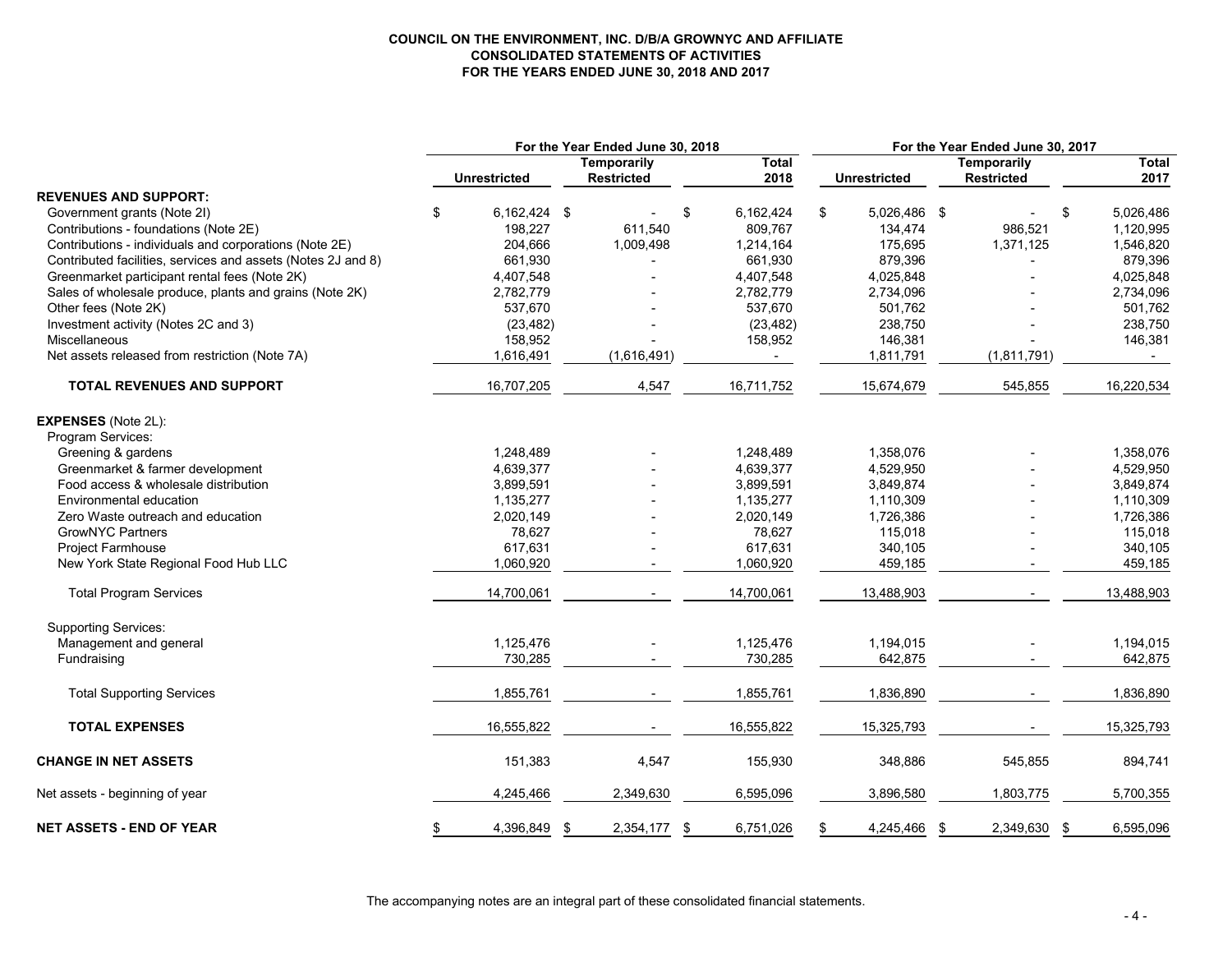## **COUNCIL ON THE ENVIRONMENT, INC. D/B/A GROWNYC AND AFFILIATE CONSOLIDATED STATEMENT OF FUNCTIONAL EXPENSES FOR THE YEAR ENDED JUNE 30, 2018 (With Summarized Totals for the Year Ended June 30, 2017)**

|                                                      |                       |                                               |     |                                                          |     |                                   |                                              | For the Year Ended June 30, 2018  |                             |      |                                            |            |     |                                  |                          |                                         |                                  |
|------------------------------------------------------|-----------------------|-----------------------------------------------|-----|----------------------------------------------------------|-----|-----------------------------------|----------------------------------------------|-----------------------------------|-----------------------------|------|--------------------------------------------|------------|-----|----------------------------------|--------------------------|-----------------------------------------|----------------------------------|
|                                                      |                       |                                               |     |                                                          |     |                                   | <b>Program Services</b>                      |                                   |                             |      |                                            |            |     | <b>Supporting Services</b>       |                          |                                         |                                  |
|                                                      | Greening &<br>Gardens | Greenmarket<br>& Farmer<br><b>Development</b> |     | <b>Food Access</b><br>& Wholesale<br><b>Distribution</b> |     | Environmental<br><b>Education</b> | <b>Zero Waste</b><br>Outreach &<br>Education | <b>GrowNYC</b><br><b>Partners</b> | Project<br><b>Farmhouse</b> |      | <b>NYS Regional</b><br><b>Food Hub LLC</b> | Total      |     | <b>Management</b><br>and General | Fundraising              | 2018<br><b>Total</b><br><b>Expenses</b> | 2017<br>Total<br><b>Expenses</b> |
| Salaries                                             | 569.404               | 2.571.197                                     |     | .123.667                                                 | -S  | 723.340                           | 1.334.519                                    | 52.172                            | 147.463                     | - \$ |                                            | 6.521.762  |     | 596.536                          | 573.274                  | 7.691.572                               | 7,193,161                        |
| Payroll taxes and employee benefits (Note 9)         | 154,476               | 602,621                                       |     | 269,102                                                  |     | 170,893                           | 302,735                                      | 11,441                            | 34,808                      |      | $\overline{\phantom{a}}$                   | 1,546,076  |     | 101,891                          | 131,853                  | 1,779,820                               | 1,646,533                        |
| Total salaries and related expenses                  | 723,880               | 3,173,818                                     |     | 1.392.769                                                |     | 894.233                           | 1.637.254                                    | 63.613                            | 182,271                     |      | $\overline{\phantom{a}}$                   | 8,067,838  |     | 698.427                          | 705,127                  | 9.471.392                               | 8,839,694                        |
| Contributed facilities and services (Notes 2J and 8) | 73,368                | 207,900                                       |     | 99,394                                                   |     | 79,488                            | 97,836                                       | $\overline{\phantom{a}}$          | $\overline{\phantom{a}}$    |      |                                            | 557,986    |     | 103,944                          | $\overline{\phantom{a}}$ | 661,930                                 | 771,396                          |
| Consultants and professional fees                    | 25,757                | 153,147                                       |     | 78,598                                                   |     | 13,340                            | 13,987                                       | 5,225                             | 9,028                       |      | 1,021,304                                  | 1,320,386  |     | 114,670                          | 5,015                    | 1,440,071                               | 999,935                          |
| Office supplies                                      | 1.928                 | 63.616                                        |     | 13,793                                                   |     | 4.882                             | 11.993                                       | 444                               | 17,650                      |      | 283                                        | 114.589    |     | 35.121                           | 1.215                    | 150.925                                 | 191,973                          |
| Meetings                                             | 8,888                 | 27,753                                        |     | 2,036                                                    |     | 11.070                            | 13,018                                       | 56                                | 260                         |      |                                            | 63,081     |     | 18,707                           | 4,839                    | 86,627                                  | 90,651                           |
| Travel                                               | 9.392                 | 25.395                                        |     | 17.621                                                   |     | 23.714                            | 13.746                                       | 429                               | 16                          |      | $\overline{\phantom{a}}$                   | 90.313     |     | 1.052                            | 98                       | 91.463                                  | 84,201                           |
| Telephone and mobile data                            | 7,192                 | 54.674                                        |     | 24,566                                                   |     | 7.215                             | 12,521                                       |                                   | 16,866                      |      | $\overline{\phantom{a}}$                   | 123,034    |     | 12,655                           | $\overline{\phantom{a}}$ | 135,689                                 | 119,855                          |
| Printing and photography                             | 3.349                 | 35.207                                        |     | 2.726                                                    |     | 5.684                             | 15,501                                       |                                   | 900                         |      | $\overline{\phantom{a}}$                   | 63.367     |     | 3.516                            | 8.388                    | 75.271                                  | 85,900                           |
| Vehicle fuel, maintenance and repairs                | 14,416                | 29,795                                        |     | 40,329                                                   |     | 28                                | 18,287                                       |                                   |                             |      |                                            | 102,855    |     | 3,208                            |                          | 106,063                                 | 94,925                           |
| Advertising (Note 2M)                                | 1.322                 | 50,997                                        |     | 1,633                                                    |     | 264                               | 36,098                                       |                                   | 259                         |      | $\overline{\phantom{a}}$                   | 90,573     |     | 1,017                            | ٠                        | 91,590                                  | 129,148                          |
| Insurance                                            | 14,352                | 99,525                                        |     | 48,846                                                   |     | 14,880                            | 42.417                                       | $\overline{\phantom{a}}$          | 5.100                       |      | $\overline{\phantom{a}}$                   | 225,120    |     | 36,776                           |                          | 261,896                                 | 231,750                          |
| Space rentals (Note 5D)                              |                       | 446,349                                       |     | 112,022                                                  |     | 5.474                             | 15,413                                       | $\sim$                            | 271,525                     |      | $\overline{\phantom{a}}$                   | 850,783    |     | ٠                                |                          | 850,783                                 | 669,530                          |
| Field supplies and gardening materials               | 200,152               | 68,224                                        |     | 36,559                                                   |     | 64.711                            | 18,359                                       | 8,832                             | 3,895                       |      | $\overline{\phantom{a}}$                   | 400,732    |     | 26                               | 257                      | 401,015                                 | 421,028                          |
| Cost of goods sold (Note 2K)                         | 68.482                | 72.397                                        |     | 1.895.978                                                |     | $\overline{\phantom{a}}$          |                                              | $\sim$                            |                             |      | $\overline{\phantom{a}}$                   | 2,036,857  |     | $\sim$                           | $\overline{\phantom{a}}$ | 2,036,857                               | 2,067,518                        |
| Equipment lease and rentals (Note 5C)                | 4.645                 | 19,975                                        |     | 34,300                                                   |     | 6,931                             | 67,922                                       | 28                                |                             |      | $\overline{\phantom{a}}$                   | 133,801    |     | 28,198                           | 2,759                    | 164.758                                 | 130,996                          |
| Grants and awards (Note 2N)                          | 85,680                |                                               |     |                                                          |     | $\sim$                            |                                              |                                   |                             |      |                                            | 85,680     |     | $\overline{\phantom{a}}$         |                          | 85,680                                  | 99.696                           |
| Depreciation and amortization (Note 4)               |                       | 32,220                                        |     | 15.539                                                   |     |                                   |                                              |                                   | 77,157                      |      |                                            | 124,916    |     | 10,272                           |                          | 135,188                                 | 95,916                           |
| Bad debt expense                                     | 3,300                 | 6.835                                         |     | 10.956.00                                                |     |                                   |                                              |                                   |                             |      |                                            | 21,091     |     | $\overline{\phantom{a}}$         |                          | 21.091                                  | 11.786                           |
| Miscellaneous                                        | 2.386                 | 71,550                                        |     | 71.926                                                   |     | 3.363                             | 5.797                                        |                                   | 32.704                      |      | 39,333                                     | 227.059    |     | 57,887                           | 2.587                    | 287,533                                 | 189,895                          |
| Total expenses                                       | 1,248,489             | 4,639,377                                     | - S | 3,899,591                                                | - S | ,135,277                          | 2,020,149                                    | 78,627                            | 617,631                     |      | 1,060,920                                  | 14.700.061 | s   | ,125,476                         | 730,285                  | 16,555,822                              | \$15,325,793                     |
| Total expenses - 2017                                | 1,358,076             | 4,529,950                                     |     | 3.849.874                                                |     | 1,110,309                         | 1,726,386                                    | 115,018                           | 340,105                     |      | 459.185                                    | 13.488.903 | \$. | 1,194,015                        | 642.875                  | 15,325,793                              |                                  |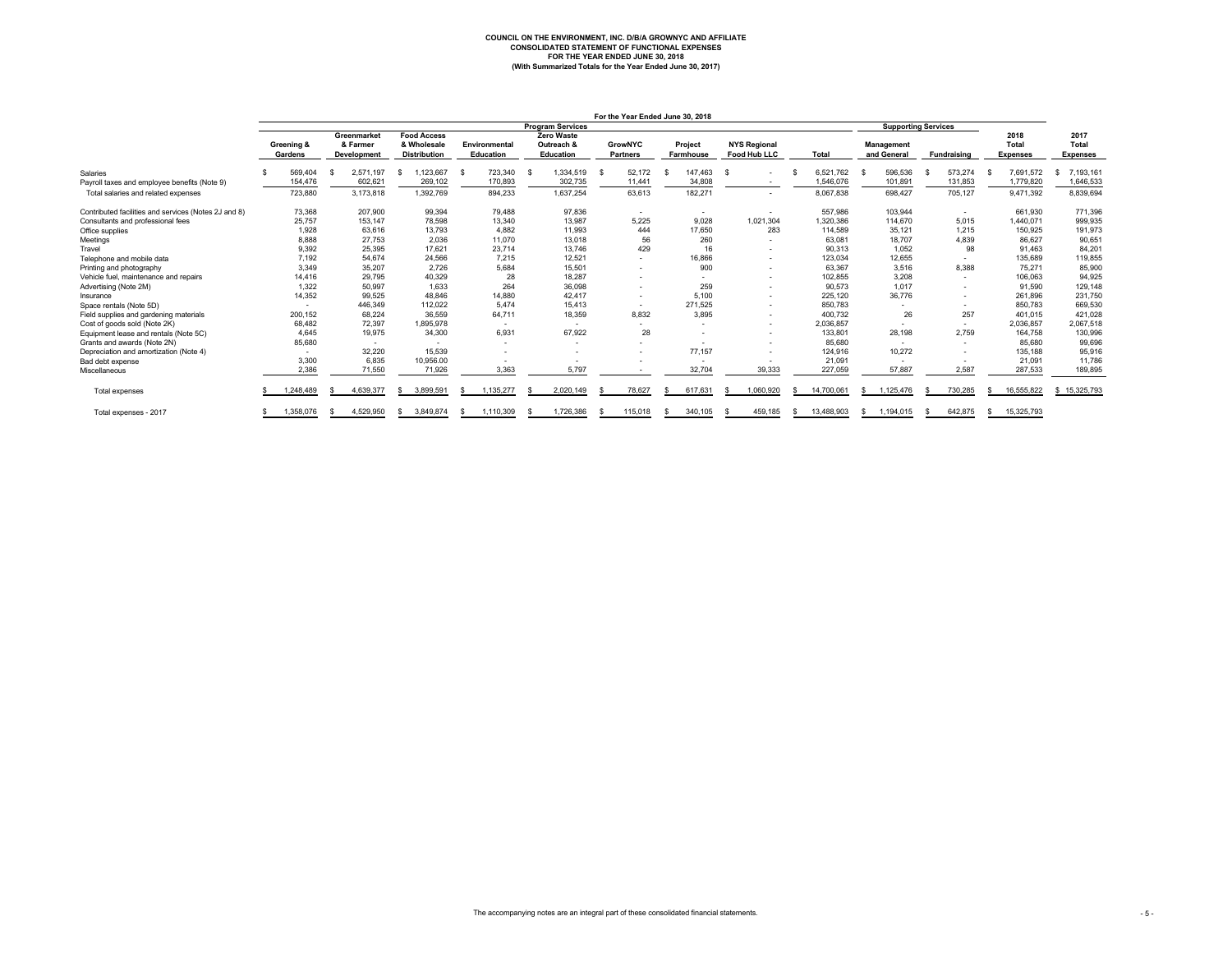# **COUNCIL ON THE ENVIRONMENT, INC. D/B/A GROWNYC AND AFFILIATE CONSOLIDATED STATEMENT OF FUNCTIONAL EXPENSES FOR THE YEAR ENDED JUNE 30, 2017**

|                                                      |                          |                                        |                                                          |                                   |                                              |                                   | For the Year Ended June 30, 2017 |                                            |            |                           |                            |                                  |
|------------------------------------------------------|--------------------------|----------------------------------------|----------------------------------------------------------|-----------------------------------|----------------------------------------------|-----------------------------------|----------------------------------|--------------------------------------------|------------|---------------------------|----------------------------|----------------------------------|
|                                                      |                          |                                        |                                                          |                                   | <b>Program Services</b>                      |                                   |                                  |                                            |            |                           | <b>Supporting Services</b> |                                  |
|                                                      | Greening and<br>Gardens  | Greenmarket<br>& Farmer<br>Development | <b>Food Access</b><br>& Wholesale<br><b>Distribution</b> | Environmental<br><b>Education</b> | Zero Waste<br>Outreach &<br><b>Education</b> | <b>GrowNYC</b><br><b>Partners</b> | Project<br>Farmhouse             | <b>NYS Regional</b><br><b>Food Hub LLC</b> | Total      | Management<br>and General | <b>Fundraising</b>         | 2017<br>Total<br><b>Expenses</b> |
| Salaries                                             | 616.471                  | 2,439,975<br>- \$                      | 1,038,653                                                | 699,722<br>- \$                   | 1,108,944<br>-S                              | 81,924<br>- \$                    | 67,757<br>- \$                   | - \$<br>٠                                  | 6,053,446  | 603,083<br>-S             | 536,632<br>- 35            | 7,193,161                        |
| Payroll taxes and employee benefits (Note 9)         | 171,013                  | 582,731                                | 221,372                                                  | 160,434                           | 260,644                                      | 21,182                            | 14,005                           | $\overline{\phantom{a}}$                   | 1,431,381  | 134,657                   | 80,495                     | 1,646,533                        |
| Total salaries and related expenses                  | 787,484                  | 3,022,706                              | 1,260,025                                                | 860,156                           | 1,369,588                                    | 103,106                           | 81,762                           | $\overline{\phantom{a}}$                   | 7,484,827  | 737,740                   | 617,127                    | 8,839,694                        |
| Contributed facilities and services (Notes 2J and 8) | 73,368                   | 207,900                                | 166.668                                                  | 79,488                            | 97,836                                       | $\sim$                            | $\overline{\phantom{a}}$         | $\overline{\phantom{a}}$                   | 625,260    | 146,136                   | $\sim$                     | 771,396                          |
| Consultants and professional fees                    | 56.833                   | 204.523                                | 47.033                                                   | 37.959                            | 3.306                                        | (19)                              | 41.917                           | 457,690                                    | 849.242    | 142,942                   | 7.751                      | 999,935                          |
| Office supplies                                      | 6,783                    | 66,253                                 | 11.451                                                   | 43,022                            | 30,363                                       | 104                               | 8,427                            | 15                                         | 166.418    | 22,886                    | 2,669                      | 191,973                          |
| Meetings                                             | 1.660                    | 41.711                                 | 2.727                                                    | 10,337                            | 12.548                                       |                                   | 322                              |                                            | 69,305     | 14,870                    | 6,476                      | 90,651                           |
| Travel                                               | 9,216                    | 22,943                                 | 16,901                                                   | 22,910                            | 11,296                                       | 102                               | 66                               |                                            | 83,434     | 620                       | 147                        | 84,201                           |
| Telephone and mobile data                            | 7,201                    | 53,064                                 | 21,251                                                   | 6,070                             | 11,290                                       | 120                               | 7,347                            |                                            | 106,343    | 13,512                    | $\sim$                     | 119,855                          |
| Printing and photography                             | 4.347                    | 44,980                                 | 2,336                                                    | 5,481                             | 12.059                                       | 300                               | 3,445                            |                                            | 72,948     | 12,106                    | 846                        | 85,900                           |
| Vehicle fuel, maintenance and repairs                | 12,398                   | 31,886                                 | 32,045                                                   | 742                               | 17,480                                       | 211                               | 20                               |                                            | 94.782     | 116                       | 27                         | 94,925                           |
| Advertising (Note 2M)                                | 510                      | 60,083                                 | 2.034                                                    | 11,270                            | 54.321                                       |                                   | 30                               |                                            | 128.248    | 720                       | 180                        | 129,148                          |
| Insurance                                            | 11,850                   | 94,883                                 | 49,300                                                   | 14,550                            | 30,297                                       |                                   | 2,750                            | $\overline{\phantom{a}}$                   | 203,630    | 28,120                    | ٠                          | 231,750                          |
| Space rentals (Note 5D)                              | 147                      | 396.990                                | 125.062                                                  | 2.247                             | 14.801                                       | 203                               | 130,080                          | $\overline{\phantom{0}}$                   | 669.530    |                           | $\sim$                     | 669,530                          |
| Field supplies and gardening materials               | 204,378                  | 126,086                                | 43.117                                                   | 11,088                            | 20,461                                       | 10,889                            | 3,425                            |                                            | 419.444    | 223                       | 1,361                      | 421,028                          |
| Cost of goods sold (Note 2K)                         | 69.523                   | 40,019                                 | 1.957.976                                                | $\overline{\phantom{a}}$          |                                              |                                   |                                  |                                            | 2.067.518  |                           | $\sim$                     | 2,067,518                        |
| Equipment lease and rentals (Note 5C)                | 9.100                    | 25,837                                 | 27.074                                                   | 1,601                             | 39,171                                       |                                   |                                  |                                            | 102,783    | 28,213                    | $\sim$                     | 130,996                          |
| Grants and awards (Note 2N)                          | 99,696                   | $\overline{\phantom{a}}$               |                                                          | $\sim$                            |                                              |                                   |                                  |                                            | 99,696     | $\overline{\phantom{a}}$  | $\sim$                     | 99,696                           |
| Depreciation and amortization (Note 4)               | $\overline{\phantom{a}}$ | 25,930                                 | 17.406                                                   | ٠                                 | 202                                          |                                   | 43,248                           |                                            | 86,786     | 9,130                     |                            | 95,916                           |
| Bad debt expense                                     |                          | 4,221                                  | 7,565                                                    |                                   |                                              |                                   |                                  |                                            | 11,786     |                           |                            | 11,786                           |
| Miscellaneous                                        | 3,582                    | 59,935                                 | 59,903                                                   | 3,388                             | 1,367                                        |                                   | 17,266                           | 1,480                                      | 146,923    | 36,681                    | 6,291                      | 189,895                          |
| Total expenses                                       | 1,358,076                | 4,529,950<br>S                         | 3,849,874                                                | 1,110,309                         | 1,726,386                                    | 115,018                           | 340,105                          | 459,185<br>S                               | 13,488,903 | 1,194,015                 | 642,875                    | 15,325,793                       |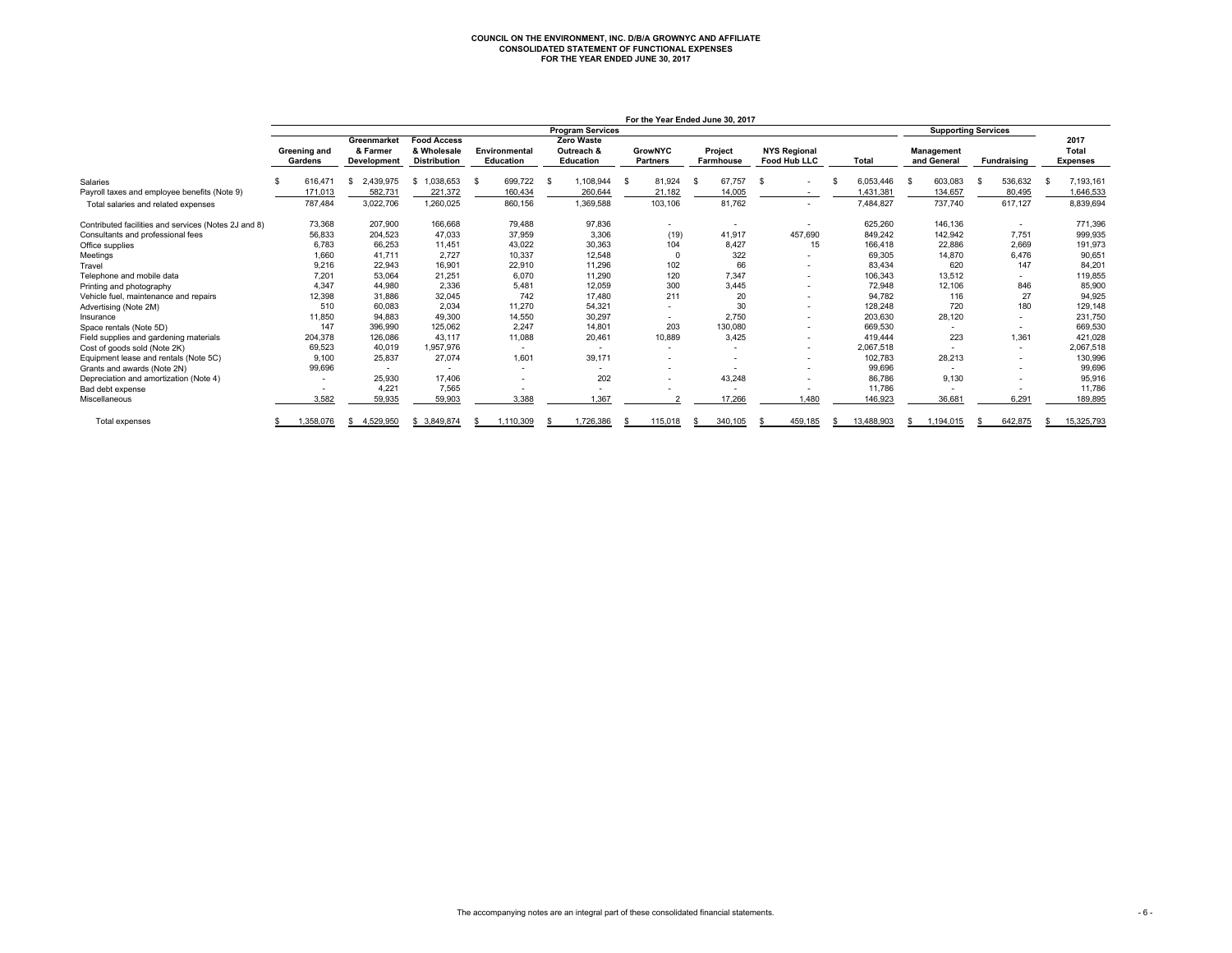#### **COUNCIL ON THE ENVIRONMENT, INC. D/B/A GROWNYC AND AFFILIATE CONSOLIDATED STATEMENTS OF CASH FLOWS FOR THE YEARS ENDED JUNE 30, 2018 AND 2017**

|                                                                                    | 2018            | 2017            |
|------------------------------------------------------------------------------------|-----------------|-----------------|
| <b>CASH FLOWS FROM OPERATING ACTIVITIES:</b>                                       |                 |                 |
| Change in net assets                                                               | \$<br>155,930   | \$<br>894,741   |
| Adjustments to reconcile change in net assets to                                   |                 |                 |
| net cash (used in) provided by operating activities:                               |                 |                 |
| Depreciation and amortization                                                      | 135,188         | 95,916          |
| Bad debt expense                                                                   | 21,091          | 11,786          |
| Donated stocks                                                                     | (4,680)         | (5, 440)        |
| Contributed property and equipment                                                 |                 | (108,000)       |
| Realized gain on sales of investments                                              | (26, 617)       | (11, 928)       |
| Unrealized loss (gain) on investments                                              | 94,516          | (190, 465)      |
| Subtotal                                                                           | 375,428         | 686,610         |
| Changes in operating assets and liabilities:                                       |                 |                 |
| Decrease (increase) in assets:                                                     |                 |                 |
| Government grants receivable                                                       | (1,345,718)     | (220, 998)      |
| Accounts receivable - participant rental fees                                      | (37,098)        | (37, 916)       |
| Accounts receivable - sales                                                        | (42, 422)       | (214, 074)      |
| Accounts receivable - other fees                                                   | 53,385          | (106, 561)      |
| Contributions receivable                                                           | 317,673         | (36, 536)       |
|                                                                                    | 81,474          | (179, 185)      |
| Prepaid expenses, deposits and other assets                                        |                 |                 |
| Increase (decrease) in liabilities:                                                |                 |                 |
| Accounts payable and accrued expenses                                              | (30, 755)       | 183,692         |
| Accrued farmers' token redemption                                                  | 23,057          | 69,323          |
| Accrued payroll and related expenses                                               | (37, 784)       | 138,210         |
| Advance payments                                                                   | 2,625           | 32,867          |
| Government grant advances                                                          | (644, 044)      | 1,113           |
| Net Cash (Used in) Provided by Operating Activities                                | (1,284,179)     | 316,545         |
| <b>CASH FLOWS FROM INVESTING ACTIVITIES:</b>                                       |                 |                 |
| Purchases of property and equipment                                                | (48, 562)       | (777, 737)      |
| Proceeds from sales of investments                                                 | 395,696         | 193,274         |
| Purchases of investments                                                           | (424, 567)      | (215, 959)      |
| <b>Net Cash Used in Investing Activities</b>                                       | (77, 433)       | (800, 422)      |
| <b>CASH FLOWS FROM FINANCING ACTIVITIES:</b>                                       |                 |                 |
| Repayment of notes payable                                                         | (40,000)        | (25,000)        |
|                                                                                    |                 |                 |
| Repayment of line of credit<br>Proceeds from line of credit                        | (200,000)       | 200,000         |
| Proceeds from notes payable                                                        | 1,443,728       | 40,000          |
|                                                                                    |                 |                 |
| <b>Net Cash Provided by Financing Activities</b>                                   | 1,203,728       | 215,000         |
| NET DECREASE IN CASH AND CASH EQUIVALENTS                                          | (157, 884)      | (268, 877)      |
| Cash and cash equivalents - beginning of year                                      | 1,310,154       | 1,579,031       |
| CASH AND CASH EQUIVALENTS - END OF YEAR                                            | \$<br>1,152,270 | \$<br>1,310,154 |
| <b>Supplemental Disclosure of Cash Flow Information:</b><br>Cash paid for interest | \$<br>39,324    | \$<br>4,596     |
|                                                                                    |                 |                 |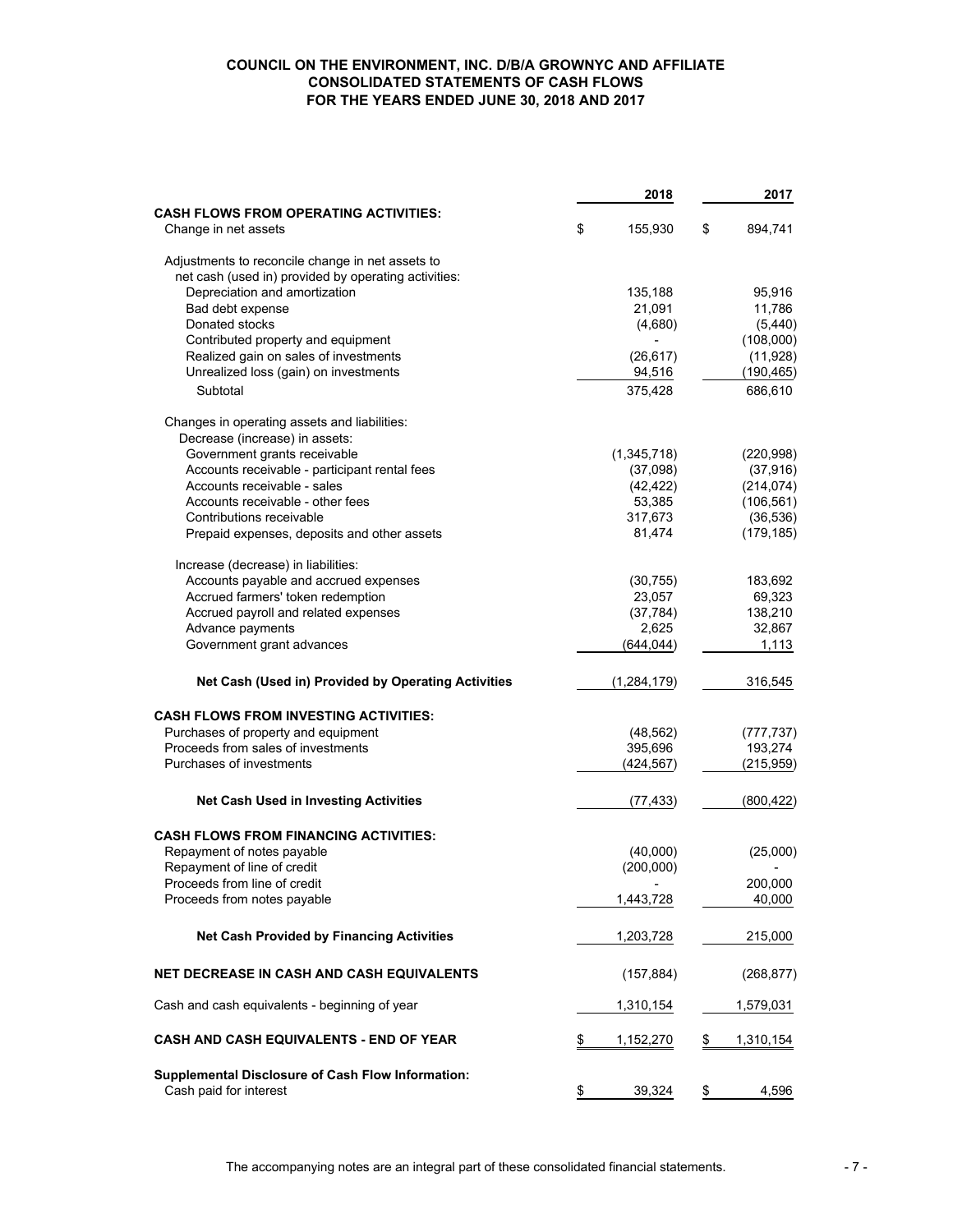## **NOTE 1 – ORGANIZATION AND NATURE OF ACTIVITIES**

Council on the Environment, Inc. d/b/a GrowNYC improves New York City's quality of life through environmental programs that transform communities, block by block, and empower all New Yorkers to secure a clean and healthy environment for future generations. GrowNYC is supported primarily by government grants, contributions from foundations, individuals and corporations, Greenmarket participant rental fees and sales of wholesale fresh produce. GrowNYC is exempt from federal income tax as a not-for-profit organization under Section 501(c)(3) of the Internal Revenue Code and has been classified as an organization that is not a private foundation under Section 509(a).

New York State Regional Food Hub LLC is a limited liability company. GrowNYC is the sole member of the LLC. The LLC was incorporated in October 2011 and started operations in fiscal year 2017. The LLC was formed for the purpose of building and operating a warehouse facility which will serve as a wholesale food distribution hub for small- and mid-sized farms in New York State.

The Organization achieves its mission through the following projects and programs:

- **Greening & Gardens**, which creates, rejuvenates, and provides substantial material and technical assistance to several new community gardens each year in addition to helping more than 100 gardens created in prior years; builds rainwater harvesting systems and promotes best practices in green infrastructure through workshops and collaborative installations; operates a substantial teaching garden on Governors Island; and inspires, promotes, and facilitates the creation of sustainable gardens in public schools through mini-grants and technical assistance provided by the Grow to Learn Program;
- **Greenmarket & Farmer Development**, which provides regional, small family farmers the opportunity to sell their fruits, vegetables, and other farm products to New Yorkers by operating more than 50 farmers' markets throughout the city, and helps both experienced and beginning farmers increase long-term viability through the FARMroots Program;
- **Food Access & Wholesale Distribution**, which expands wholesale distribution options for small and mid-size farmers through the Greenmarket Co. food distribution hub, and leverages wholesale distribution channels to improve food access opportunities in underserved communities through the Fresh Food Box Program and youth-operated urban farm stands known as Youth Markets;
- **Environmental Education**, which offers meaningful hands-on projects in the areas of conservation, alternative energy, school recycling, and more to NYC public school students at all grade levels; promotes a good food / good health community outreach model by and for teens in underserved communities through the Learn It, Grow It, Eat It Program; and helps young people to learn where their food comes from, who grows it, and what is good for their bodies and the environment;
- **Zero Waste Outreach and Education**, which promotes recycling and waste prevention for tenants, building personnel, citizens, and students through a variety of reduce/reuse/recycle opportunities and workshops.
- **GrowNYC Partners**, which provides professional consulting services to bring food, farming, gardening, green infrastructure, recycling, and waste prevention projects to fruition on behalf of a diverse list of clients including businesses, individuals, foundations, and government agencies.
- **Project Farmhouse**, which allows all New Yorkers to explore environmental issues through the lens of food, horticulture, arts, recycling, cooking, and community education. Located at 76 East 13<sup>th</sup> Street in Manhattan, Project Farmhouse is a state-of-the-art sustainability and education center, and a home for dynamic programming.
- **New York State Regional Food Hub**, which will establish a wholesale food distribution hub to serve small- to mid-sized farms in New York State through the construction of a warehouse facility in the Hunts Point section of the Bronx. The facility will include approximately 75,000 square feet of refrigerated/freezer and food processing space and will serve as a new home for the Organization's extant wholesale distribution program Greenmarket Co. in addition to other tenants. The total estimated project cost is \$23 million including pre-construction soft costs, which commenced during FY17. The current project timeline anticipates ground-breaking in May 2019 followed by 15 months of construction. The facility would begin operations in 2020.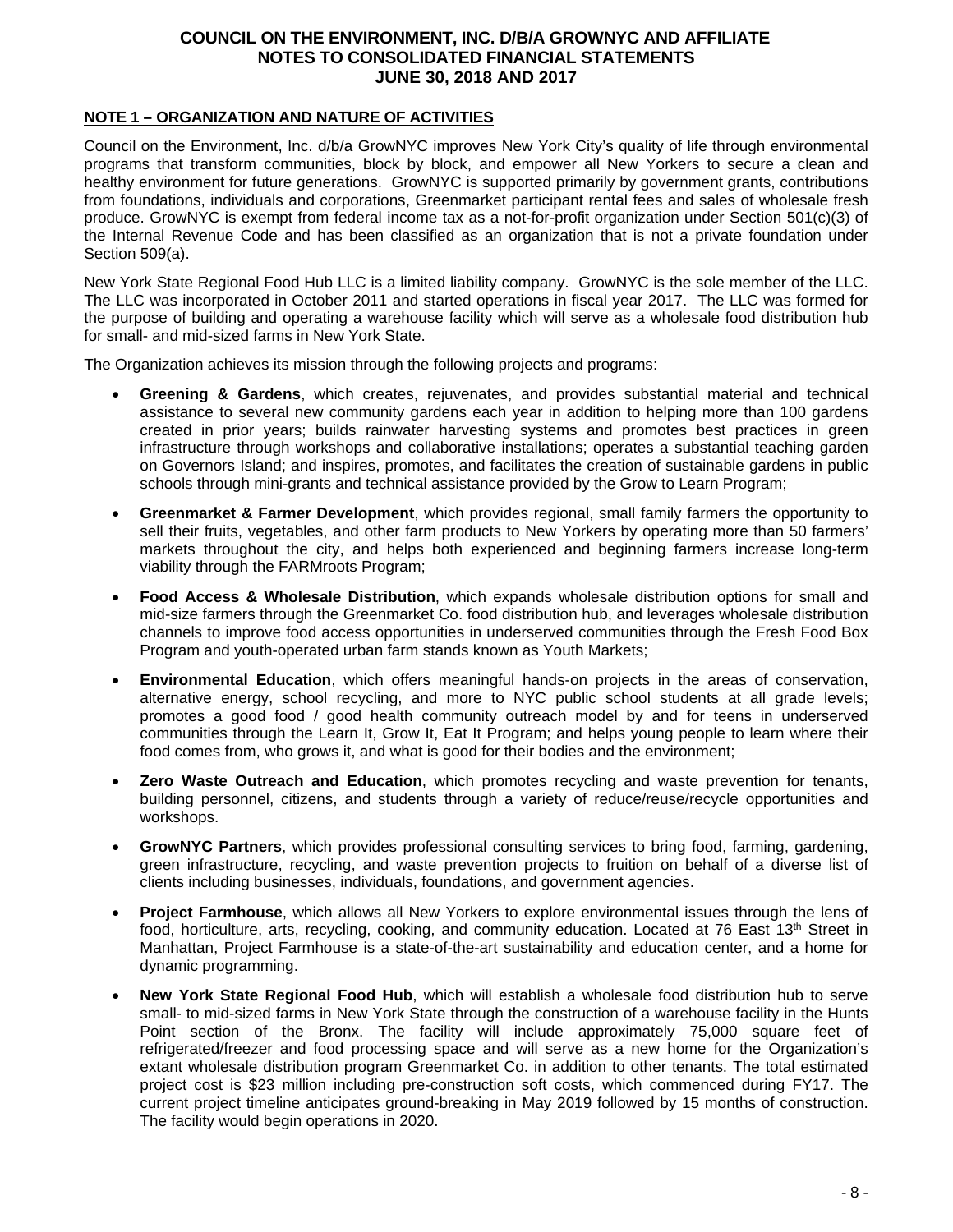### **NOTE 2 – SUMMARY OF SIGNIFICANT ACCOUNTING POLICIES**

## A. *Basis of Accounting, Use of Estimates, and Principles of Consolidation*

The Organization's consolidated financial statements have been prepared on the accrual basis of accounting. The preparation of consolidated financial statements in conformity with accounting principles generally accepted in the United States of America ("U.S. GAAP") requires management to make estimates and assumptions that affect certain reported amounts of assets and liabilities and disclosures of contingent assets and liabilities at the date of the consolidated financial statements, and the reported amounts of revenue and expenses during the reporting period. Accordingly, actual results could differ from those estimates.

The consolidated financial statements of Council on the Environment, Inc. d/b/a GrowNYC and New York State Regional Food Hub LLC (collectively the "Organization") have been prepared by consolidating the financial statements of Council on the Environment, Inc. d/b/a GrowNYC ("GrowNYC") and New York State Regional Food Hub LLC (the "LLC" or the "Affiliate"). All intercompany transactions and balances have been eliminated in the consolidation. See pages 19-20 for consolidating schedules.

#### B. *Cash and Cash Equivalents*

The Organization considers all highly liquid instruments with maturities of three months or less when acquired to be cash equivalents, with the exception of those short-term investments managed by the Organization's investment manager for long-term investment purposes.

#### C. *Investments and Fair Value Measurements*

Investments are reported at fair value based upon quoted market value or readily available pricing resources. Securities transactions are recorded on a trade-date basis. Realized gains and losses on sales of investments are determined on a specific identification basis and are included in investment activity in the consolidated statements of activities. Interest income is recognized when earned and dividends are recorded on the exdividend date.

Fair value measurements are based on the price that would be received to sell an asset or paid to transfer a liability in an orderly transaction between market participants at the measurement date. In order to increase consistency and comparability in fair value measurements, a fair value hierarchy prioritizes observable and unobservable inputs used to measure fair value into three levels, as described in Note 3.

#### D. *Allowance for Uncollectible Accounts Receivable*

The Organization determines whether an allowance for uncollectible balances should be provided for accounts receivable. Such estimates are based on management's assessment of the likelihood of collection, including consideration of how long the receivable has been outstanding, creditworthiness of the debtor, current economic conditions and historical information.

The allowance for uncollectible accounts receivable consisted of the following as of June 30:

|                                                                                                                  | 2018                           | 2017                     |
|------------------------------------------------------------------------------------------------------------------|--------------------------------|--------------------------|
| Accounts receivable – participant rental fees<br>Accounts receivable - sales<br>Accounts receivable – other fees | \$<br>2.291<br>17.832<br>5.400 | 2.025<br>24.865<br>8.195 |
| Total allowance for uncollectible receivables                                                                    | 25.523                         | 35.085                   |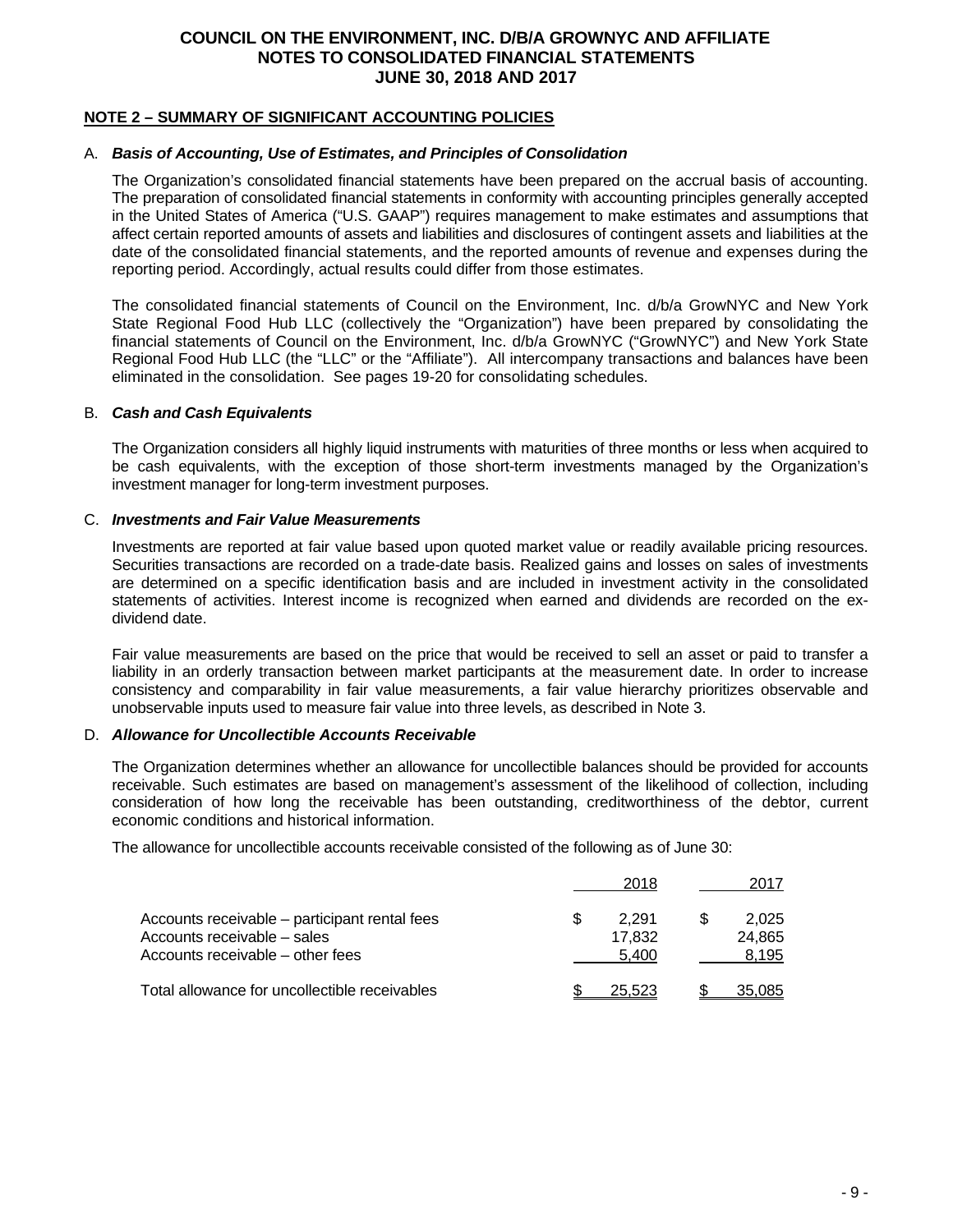#### **NOTE 2 – SUMMARY OF SIGNIFICANT ACCOUNTING POLICIES (Continued)**

#### E. *Contributions Receivable*

Contributions are recognized when the donor makes an unconditional promise to give. All contributions are considered to be available for unrestricted use unless specifically restricted by the donor. All other donorrestricted contributions are reported as increases in temporarily or permanently restricted net assets, depending on the nature of the restrictions. Conditional promises to give are recognized when the conditions on which they depend are substantially met. Unless material, the Organization does not discount to present value, contributions to be received after more than one year.

Contributions receivable are scheduled to be received as follows, as of June 30:

|                                                                     | 2018              | 2017               |
|---------------------------------------------------------------------|-------------------|--------------------|
| Amount due in less than one year<br>Amount due in one to five years | 363.244<br>50,000 | 430.917<br>300,000 |
|                                                                     | 413.244           | 730.917            |

### F. *Property and Equipment*

Property and equipment are stated at cost less accumulated depreciation and amortization. These amounts do not purport to represent replacement or realizable value. The Organization capitalizes certain property and equipment with a useful life of more than one year and a cost of at least \$1,000. Depreciation is provided on a straight-line basis over the estimated useful lives of the assets. Office space is donated to the Organization by the City of New York for an indefinite time period. Therefore, leasehold improvements are amortized on a straight-line basis over their estimated useful lives. The Organization retains assets purchased with grantor restricted funds, unless the grantor requests that such equipment be returned. Purchases of property and equipment reimbursed by governmental funding sources and for which the contractual agreement specifies that title to these assets rests with the governmental funding sources, are expensed.

#### G. *Accrued Farmers' Token Redemption*

As part of the Greenmarket Program, farmers collect tokens from consumers who have exchanged either supplemental nutrition assistance program ("SNAP") benefit dollars or credit/debit as payment for produce. The Organization records a liability for tokens that have yet to be redeemed by the farmers. In connection with this liability, the Organization maintains the funds in a separate cash account.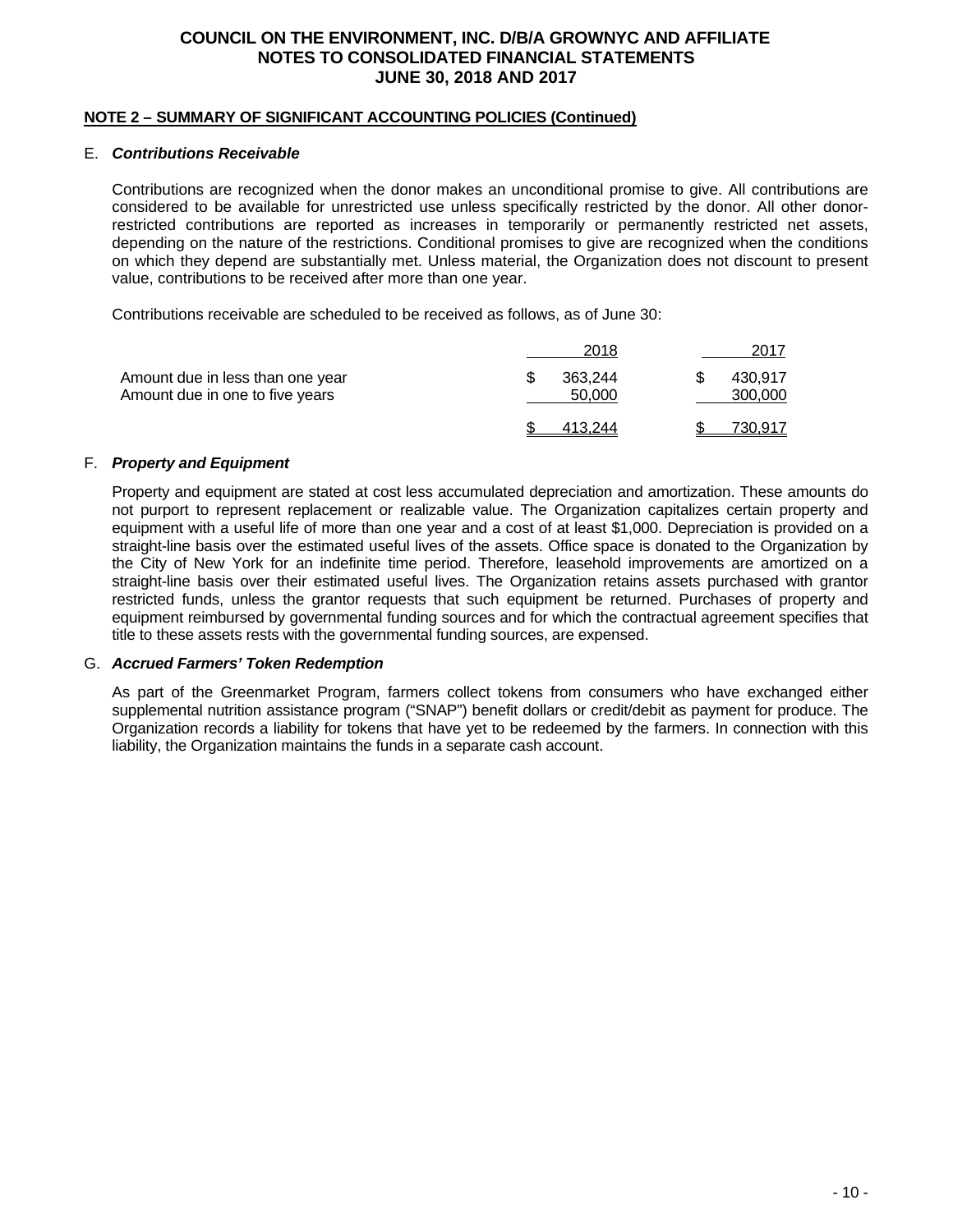#### **NOTE 2 – SUMMARY OF SIGNIFICANT ACCOUNTING POLICIES (Continued)**

#### H. *Basis of Presentation*

The Organization maintains its net assets under the following classes:

- a) Unrestricted includes the net assets that are neither permanently restricted nor temporarily restricted by donor-imposed stipulations. The Organization's unrestricted net assets have been further classified as follows:
	- Operations represents unrestricted net assets whose use is available for daily operations.
	- Net investment in property and equipment this represents the net book value of property and equipment less any liabilities related to those assets.
	- Board designated investment fund the Board designated investment fund consists of unrestricted net assets whose use has been designated by the Board for investment and other purposes.
	- Board designated operating reserve fund represents unrestricted net assets designated by the Board for the general purpose of helping to ensure the long-term financial stability of the Organization and position it to respond to varying economic conditions and changes affecting the Organization 's financial position and its ability to carry out its mission continuously.
- b) Temporarily Restricted includes gifts of cash and other assets received with donor stipulations that limit the use of donated assets. When a donor restriction expires or the purpose of the restriction is accomplished, temporarily restricted net assets are reclassified to unrestricted net assets and reported in the accompanying consolidated statements of activities as net assets released from restrictions.

The Organization did not have any permanently restricted net assets as of June 30, 2018 and 2017.

#### I. *Government Grants*

Revenues from government grants are recognized when reimbursable expenses are incurred under the terms of the grant. Government grants receivable is recorded when expenses incurred under the terms of the grant exceed cash received. Advances received from government agencies in excess of expenditures incurred for a grant still in progress are reported as government grant advances.

#### J. *Contributed Facilities, Services and Assets*

The value of contributed facilities and services are reported as in-kind contributions and expenses in the accompanying consolidated statements of activities. Contributed facilities include office space donated by the City of New York and estimated fair value assessments of contributed facilities are performed every three years. Changes to the fair value in the interim years are not anticipated to be material to the consolidated financial statements. Contributed services are recognized in the consolidated financial statements if the services enhance or create nonfinancial assets or require specialized skills, are provided by individuals possessing those skills and would typically need to be purchased if not provided by donation. The Organization records contributed services at their fair value on the date received. Contributed assets are recognized at fair value on the date of the receipt.

#### K. *Participant Rental Fees, Sales and Other Fees*

Revenues from Greenmarket participant (farmer/producer) rental fees are based on signed contracts, renewed annually. Sales revenue includes sales of regional fresh produce and grains through the Food Access & Wholesale Distribution Program, as well as the annual plant sale to community gardens through the Greening & Gardens Program. Other fees include consulting services as well as rental of Project Farmhouse. Advance payments represent fees received in advance for the Greenmarket Program applicable to the next fiscal year.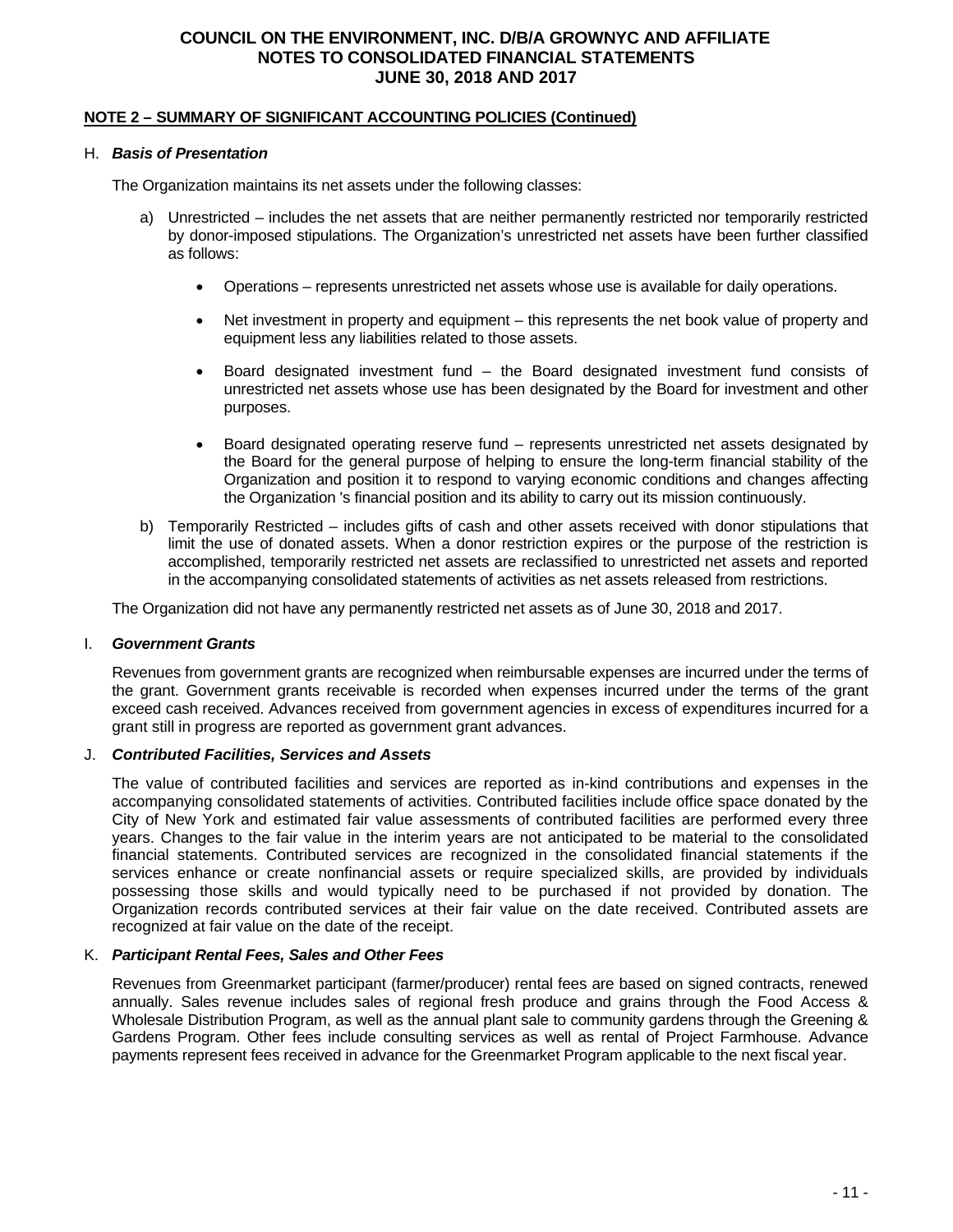#### **NOTE 2 – SUMMARY OF SIGNIFICANT ACCOUNTING POLICIES (Continued)**

#### L. *Functional Allocation of Expenses*

The costs of providing the various programs and other activities have been summarized on a functional basis. Accordingly, certain costs have been allocated among the programs and supporting services benefited.

### M. *Advertising Costs*

Advertising costs are expensed as incurred.

#### N. *Grants and Awards*

Grants and awards are expensed in the year awarded. Grants awarded but unpaid at year-end are reported as grants payable in the consolidated statements of financial position.

### O. *Reclassifications*

Certain prior year balances have been reclassified to be consistent with the current year financial statement presentation. The reclassification had no impact on the previously reported change in net assets.

## **NOTE 3 – INVESTMENTS AND FAIR VALUE MEASUREMENTS**

Investments consisted of the following as of June 30:

|                           | 2018      | 2017      |
|---------------------------|-----------|-----------|
| Corporate stocks          | 1,031,764 | 1.073.586 |
| Corporate bonds           | 668.892   | 545.243   |
| Money market mutual funds | 445.925   | 562,100   |
| Total investments         | 2.146.581 | 2,180,929 |

Investments are subject to market volatility that could substantially change their value in the near term.

Investment activity, net included the following for the years ended June 30:

|                                        | 2018     | 2017    |
|----------------------------------------|----------|---------|
| Interest and dividends                 | 44.417   | 36.357  |
| Realized gains on sales of investments | 26.617   | 11.928  |
| Unrealized (loss) gain on investments  | (94.516) | 190,465 |
| Total investment activity, net         | (23.482) | 238,750 |

Financial Accounting Standards Board ("FASB") Accounting Standards Codification ("ASC") Topic 820, "Fair Value Measurement," provides the framework for measuring fair value. That framework provides a fair value hierarchy that prioritizes the inputs to valuation techniques used to measure fair value. The hierarchy gives the highest priority to unadjusted quoted prices in active markets for identical assets or liabilities (Level 1 measurements) and the lowest priority to unobservable inputs (Level 3 measurements).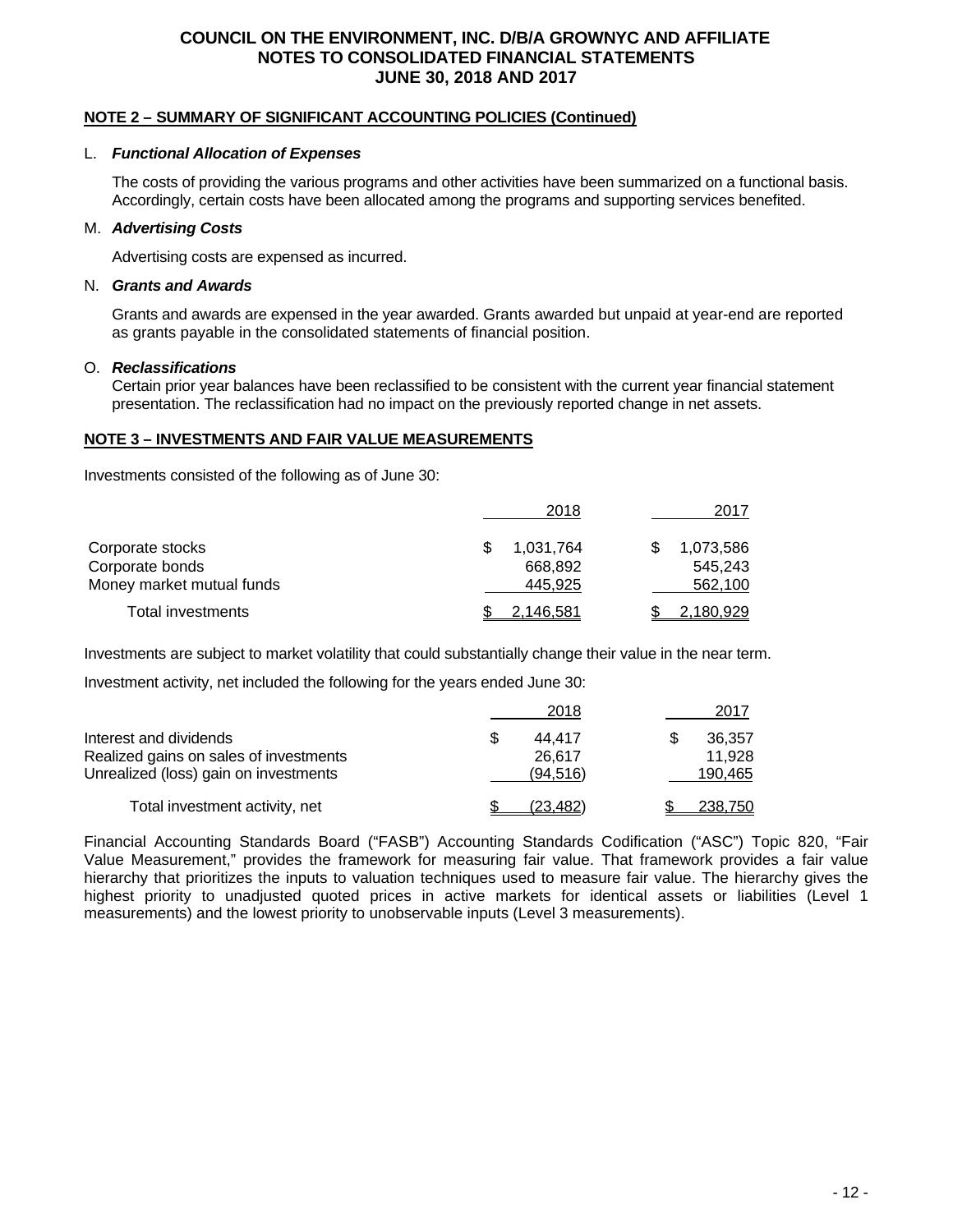#### **NOTE 3 – INVESTMENTS AND FAIR VALUE MEASUREMENTS (Continued)**

The three levels of the fair value hierarchy under FASB ASC 820 are described as follows:

Level 1: Valuations based on quoted prices (unadjusted) in an active market that are accessible at the measurement date for identical assets or liabilities.

Level 2: Valuations based on observable inputs other than Level 1 prices such as quoted prices for similar assets or liabilities; quoted prices in inactive markets; or model-derived valuations in which all significant inputs are observable or can be derived principally from or corroborated with observable market data.

Level 3: Valuations based on unobservable inputs are used when little or no market data is available.

An asset's or liability's fair value measurement level within the fair value hierarchy is based on the lowest level of any input that is significant to the fair value measurement. The valuation techniques used should maximize the use of observable inputs and minimize the use of unobservable inputs.

All assets carried at fair value have been valued using a market approach. There were no changes in the valuation techniques during the current year. The Organization uses third party pricing information without adjustment.

Following is a description of the valuation methodologies used for assets measured at fair value.

#### **Corporate Stock and Money Market Mutual Funds:**

Valued at the closing price reported on the active market on which the individual securities are traded (Level 1).

#### **Corporate Bonds:**

Corporate bonds are designated as Level 2 instruments and valuations are obtained from readily-available pricing sources for comparable instruments (credit risk/grade, maturities, etc.).

The preceding methods described may produce a fair value calculation that may not be indicative of net realizable value or reflective of future fair values. Furthermore, although the Organization believes its valuation methods are appropriate and consistent with other market participants, the use of different methodologies or assumptions to determine the fair value of certain financial instruments could result in a different fair value measurement at the reporting date.

The Organization's policy is to recognize transfers in and transfers out between fair value levels as of the beginning of the period in which the transfer takes place. During the years ended June 30, 2018 and 2017, no such transfers between fair value levels occurred.

#### **NOTE 4 – PROPERTY AND EQUIPMENT**

Property and equipment consisted of the following as of June 30:

|                                                               | 2018                                | 2017                                | Estimated<br>Useful Lives         |
|---------------------------------------------------------------|-------------------------------------|-------------------------------------|-----------------------------------|
| Furniture and equipment<br>Vehicles<br>Leasehold improvements | \$<br>726,102<br>353,701<br>796,551 | \$<br>701,866<br>329,375<br>796,551 | 3-5 years<br>10 years<br>15 years |
| Total cost                                                    | 1,876,354                           | 1,827,792                           |                                   |
| Less: accumulated depreciation<br>and amortization            | (817, 027)                          | (681,839)                           |                                   |
| Net book value                                                | 1,059,327                           | 1,145,953                           |                                   |

Depreciation and amortization expense amounted to \$135,188 and \$95,916 for the years ended June 30, 2018 and 2017, respectively.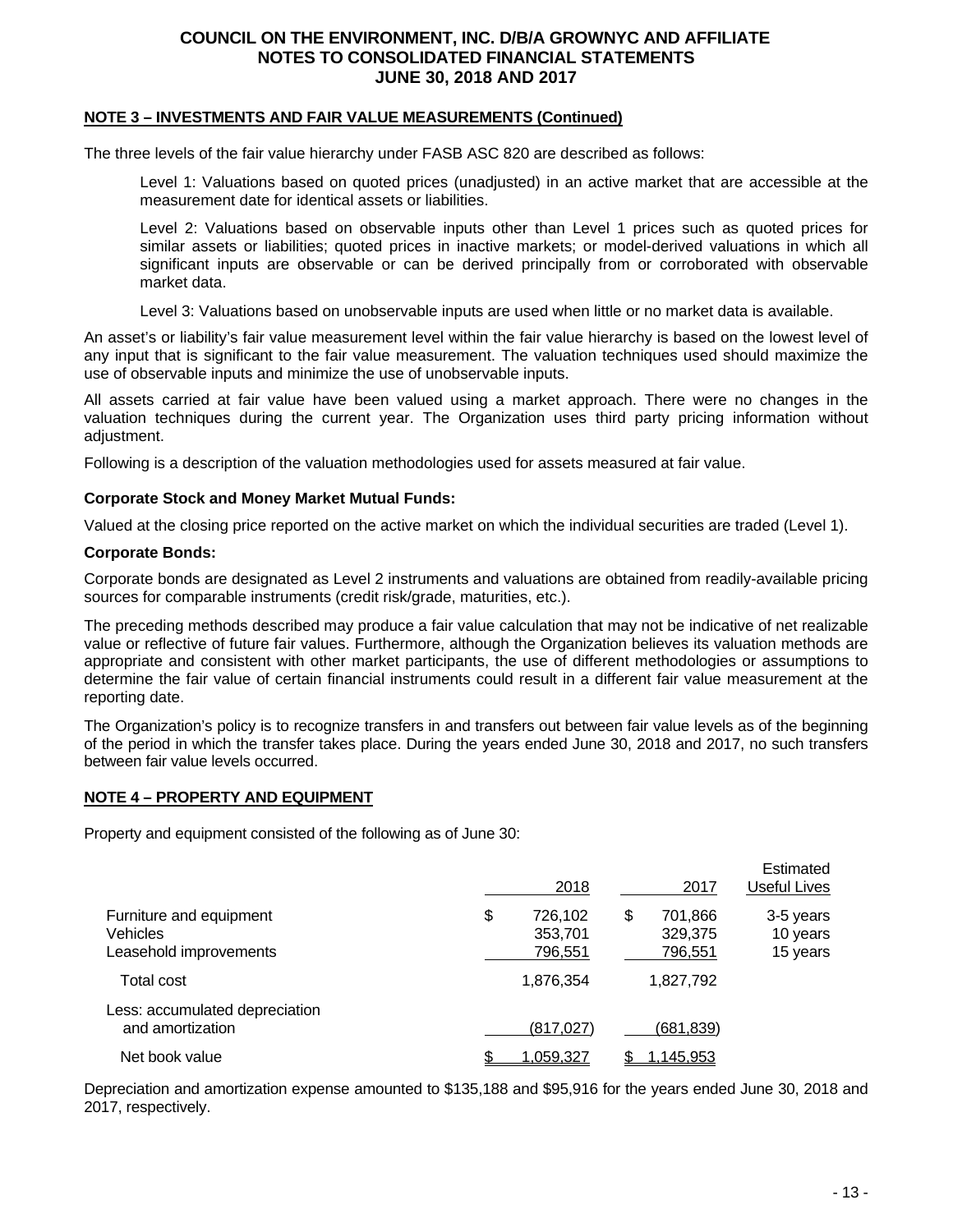## **NOTE 5 – COMMITMENTS AND CONTINGENCIES**

#### A. *Contingencies for Future Audits by Governmental Funding Sources*

Pursuant to the Organization's contractual relationships with certain governmental funding sources, governmental agencies have the right to examine the Organization's books and records involving transactions relating to these contracts. The accompanying consolidated financial statements make no provision for possible disallowances.

#### B. *Uncertainty in Income Taxes*

The Organization believes it had no uncertain income tax positions as of June 30, 2018 and 2017, in accordance with FASB ASC Topic 740 ("Income Taxes"), which provides standards for establishing and classifying any tax provisions for uncertain tax positions.

#### C. *Lease Commitments*

The Organization has entered into equipment leases with various expiration dates through 2022. Approximate future minimum payments under these leases for each of the fiscal years subsequent to June 30, 2018 are as follows:

| 2019 | \$<br>64,632 |
|------|--------------|
| 2020 | 64,632       |
| 2021 | 54,215       |
| 2022 | 13,381       |
|      | 196.860      |

Equipment rental expense amounted to \$64,632 and \$53,321, respectively, for the years ended June 30, 2018 and 2017.

#### D. *Space Rental*

The Organization pays license and permit fees for use of City property in the operation of Greenmarkets and Youthmarkets. In addition, the Organization has entered into lease agreements for warehouse space for operation of the Greenmarket Co. food distribution hub and for Project Farmhouse.

Approximate future minimum payments under these leases for each of the five fiscal years subsequent to June 30, 2018 and thereafter, are as follows

| 2019       | \$<br>258,000 |
|------------|---------------|
| 2020       | 209,000       |
| 2021       | 203,000       |
| 2022       | 219,000       |
| 2023       | 226,000       |
| Thereafter | 814,000       |
|            | 1.929.000     |

Space rental expense amounted to \$850,783 and \$669,530, respectively, for the years ended June 30, 2018 and 2017.

#### **NOTE 6 – NOTE PAYABLE AND LINE OF CREDIT**

A. During the year ended June 30, 2013, the Organization received a \$225,000 commitment from a foundation through the foundation's Working Capital Program (the "Program") for the Greenmarket Co. food distribution hub. The Program is structured such that the Organization receives a \$50,000 grant and a \$25,000 interest-free loan each year for three years. The loan is not collateralized and is to be repaid in annual installments of \$25,000 each in 2015, 2016, and 2017. The loan was fully repaid during the year ended June 30, 2017.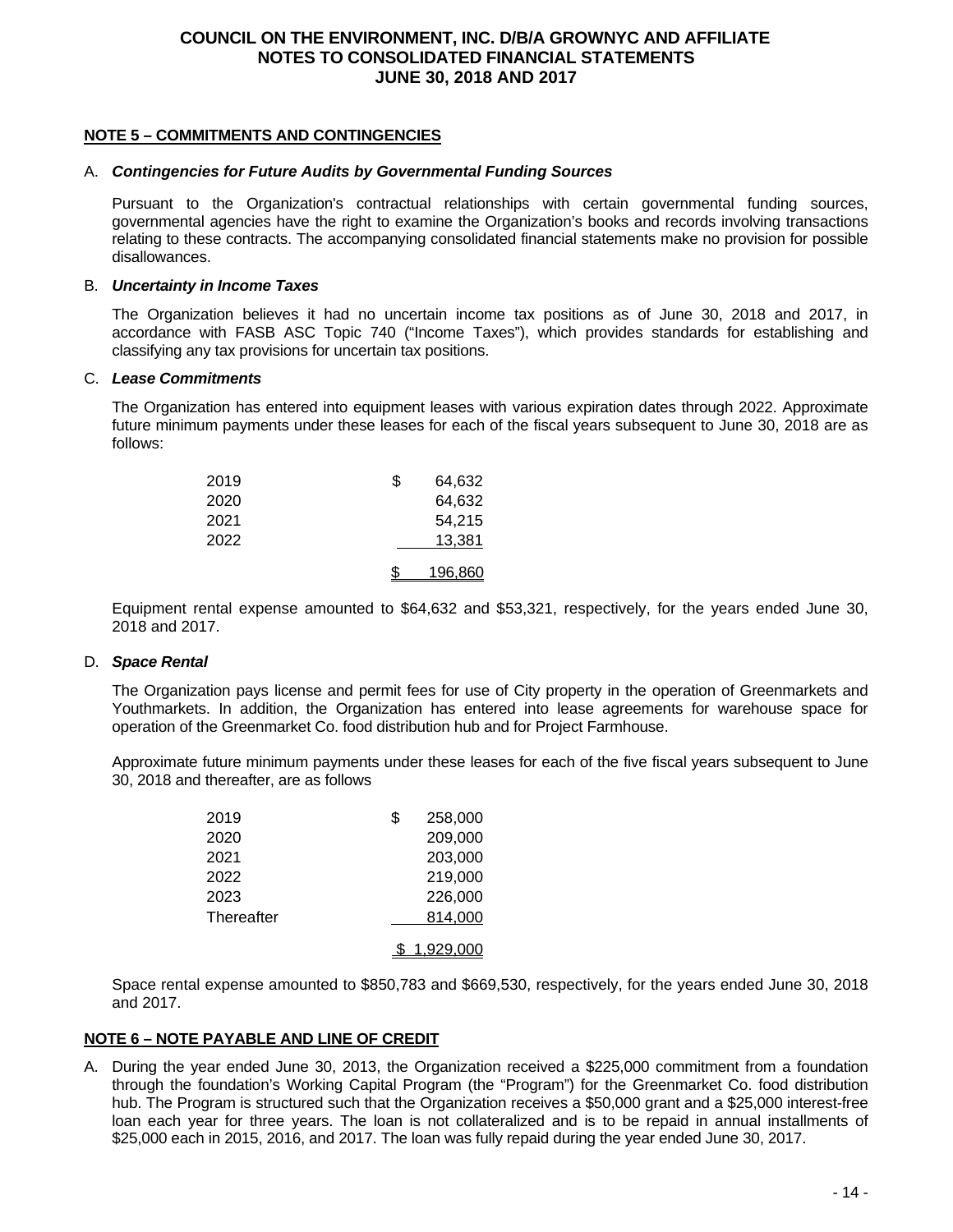## **NOTE 6 – NOTE PAYABLE AND LINE OF CREDIT (Continued)**

During the year ended June 30, 2016, the Organization received an additional \$375,000 commitment from the foundation. The Program is structured such that the Organization receives an \$85,000 grant and a \$40,000 interest-free loan in three installments. The loan is not collateralized and is to be repaid in annual installments of \$40,000 each in 2018, 2019, and 2020. The balance of the note payable was \$80,000 and \$120,000 as of June 30, 2018 and 2017, respectively.

On December 4, 2017, the Organization signed a promissory note with a ceiling of up to \$2,000,000, which is secured by the assets of the Organization and is intended to serve as a bridge financing while the Organization awaits reimbursement from government grants supporting NYS Regional Food Hub pre-construction soft costs. Interest is at the Prime Rate minus fifty (50) basis points, which was 4.50% as of June 30, 2018. As of June 30, 2018, there was \$1,443,728 borrowed. Interest only payments are due each quarter commencing April 1, 2018. All outstanding principal and interest must be repaid in full on December 1, 2020. The Organization must comply with certain financial covenants, which it has done.

Interest expense related to notes payable and line of credit for the years ended June 30, 2018 and 2017 amounted to \$39,324 and \$4,596, respectively.

B. The Organization had a \$1,250,000 line of credit for working capital which is secured by the assets of the Organization. Interest was at LIBOR plus 3.900%. The line of credit expired in July 2017 and was not renewed. It was refinanced by a promissory note dated on July 12, 2017. As of June 30, 2018 and 2017, there were \$0 and \$200,000 outstanding borrowings on the line of credit.

On July 12, 2017, the Organization received an unsecured promissory note from an institution to refinance the existing line of credit. The Organization can borrow up to \$1,250,000. The amount outstanding will be due on July 1, 2019. The interest rate is the Prime Rate minus fifty (50) basis points. There was no outstanding borrowing as of June 30, 2018. As of February 6, 2019, there was \$500,000 borrowed.

#### **NOTE 7 – RESTRICTED NET ASSETS**

#### A. *Temporarily Restricted Net Assets*

Temporarily restricted net assets were available for the following purposes as of June 30:

|                                          | 2018          | 2017          |
|------------------------------------------|---------------|---------------|
| Purpose restriction:                     |               |               |
| Greenmarket and farmer development       | \$<br>293,002 | \$<br>195,071 |
| Food access and wholesale distribution   | 134,196       | 19,824        |
| Greening and gardens                     | 1,068,995     | 482,084       |
| Environmental education                  | 130,706       | 98,342        |
| Zero Waste outreach and education        | 11,730        | 9,692         |
| <b>Project Farmhouse</b>                 | 203,646       | 439,945       |
| Supporting services                      | 14,354        |               |
| Time restriction:                        |               |               |
| For periods after June 30, 2018 and 2017 | 20,000        | 65,000        |
| Purpose and time restriction:            |               |               |
| Greenmarket and farmer development       | 188,397       | 300,000       |
| <b>Project Farmhouse</b>                 | 200,000       | 200,000       |
| Food access and wholesale distribution   | 67,362        | 420,525       |
| Environmental education                  | 21,789        | 119,147       |
|                                          | 2.354.177     | 2.349.630     |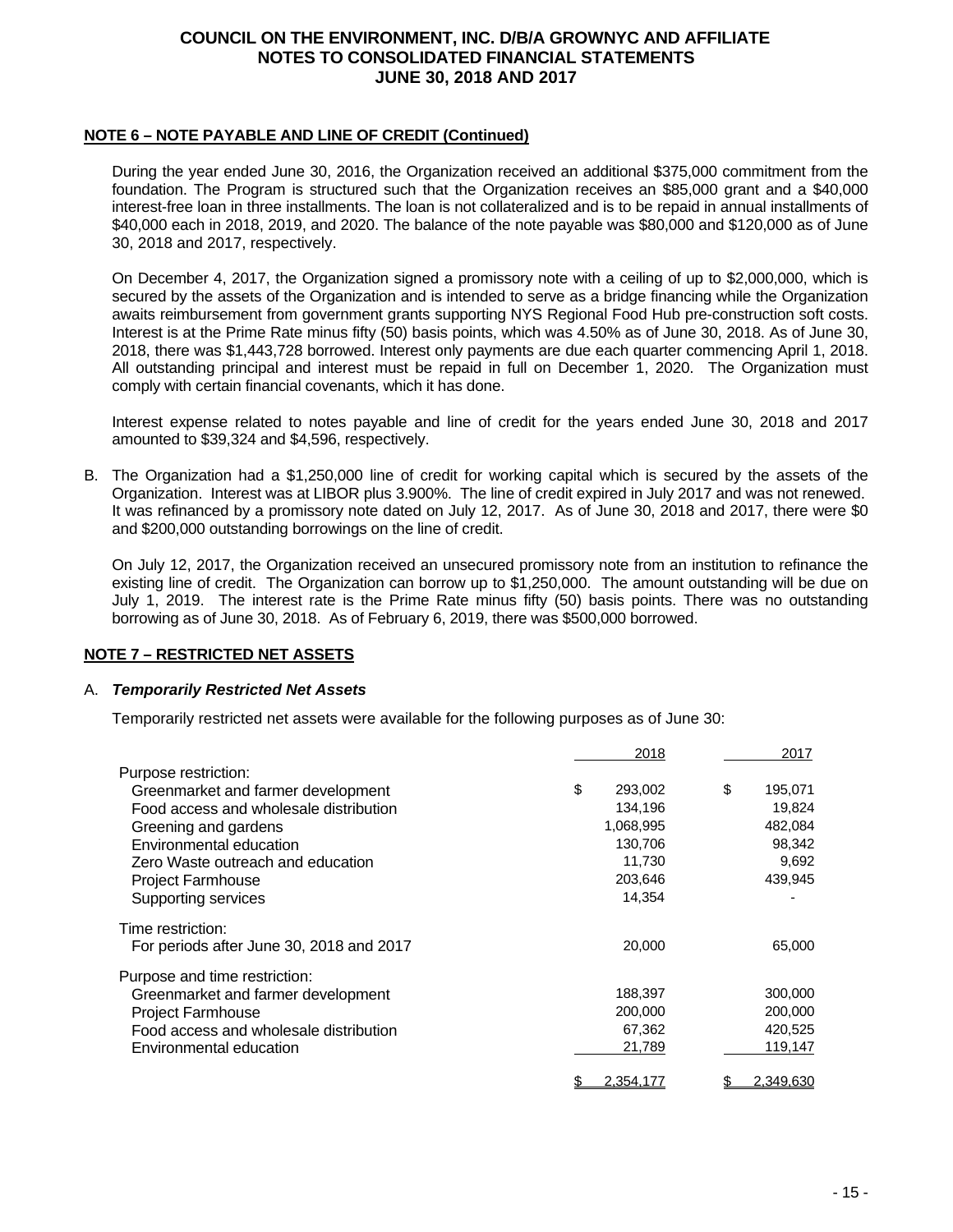#### **NOTE 7 – RESTRICTED NET ASSETS (Continued)**

Temporarily restricted net assets were released from donor restrictions by incurring expenses satisfying the restricted purposes specified by the donors or the passage of time during the years ended June 30, as follows:

|                                        | 2018          | 2017          |
|----------------------------------------|---------------|---------------|
| Greening and gardens                   | \$<br>538.971 | 488,630<br>\$ |
| Greenmarket and farmer development     | 139,975       | 211,792       |
| Food access and wholesale distribution | 418,506       | 544,082       |
| Environmental education                | 200,101       | 172,557       |
| Zero Waste outreach and education      | 3.897         | 11,572        |
| <b>Project Farmhouse</b>               | 259,395       | 303,158       |
| Supporting services                    | 55,646        | 80,000        |
|                                        | 1.616.491     | 1.811.791     |

### B. *Endowment Net Assets*

New York State adopted as law the New York Prudent Management of Institutional Funds Act ("NYPMIFA") on September 17, 2010. NYPMIFA replaced the prior law which was the Uniform Management of Institutional Funds Act ("UMIFA"). NYPMIFA created a rebuttable presumption of imprudence if an organization appropriates more than 7% of a donor-restricted permanent endowment fund's fair value (averaged over a period of not less than the preceding five years) in any year. Any unappropriated earnings that would otherwise be considered unrestricted by the donor will be reflected as temporarily restricted until appropriated. The Organization had no donor-restricted permanent endowment funds subject to the appropriation provisions of NYPMIFA as of June 30, 2018 and 2017.

FASB Staff Position No. FAS 117-1, "Endowments of Not-for-Profit Organizations: Net Asset Classification of Funds Subject to an Enacted Version of the Uniform Prudent Management of Institutional Funds Act and Enhanced Disclosures for all Endowment Funds," now codified at ASC 958-205 ("ASC 958-205"), provides guidance on the net asset classifications of donor-restricted endowment funds for a not-for-profit organization that is subject to the Uniform Prudent Management of Institutional Funds Act ("UPMIFA"). ASC 958-205 also improves disclosure about an organization's endowment funds, whether or not the organization is subject to UPMIFA.

The Organization maintains two endowment funds as further described in Note 2H. However, such Board designated endowment funds are not subject to the appropriation provisions of NYPMIFA and, therefore, the Organization has implemented only the disclosure guidance provided for in ASC 958-205.

The Organization's endowment investment policy is to invest primarily in a mix of equities, fixed income securities and money market mutual funds based on an asset allocation to satisfy its overall endowment, financial and investment objectives, such as to preserve the principal, protect against inflation, receive stable returns and achieve long-term growth. The Organization relies on a total return strategy in which investment returns are achieved through both capital appreciation (realized and unrealized) and current yield (interest and dividends).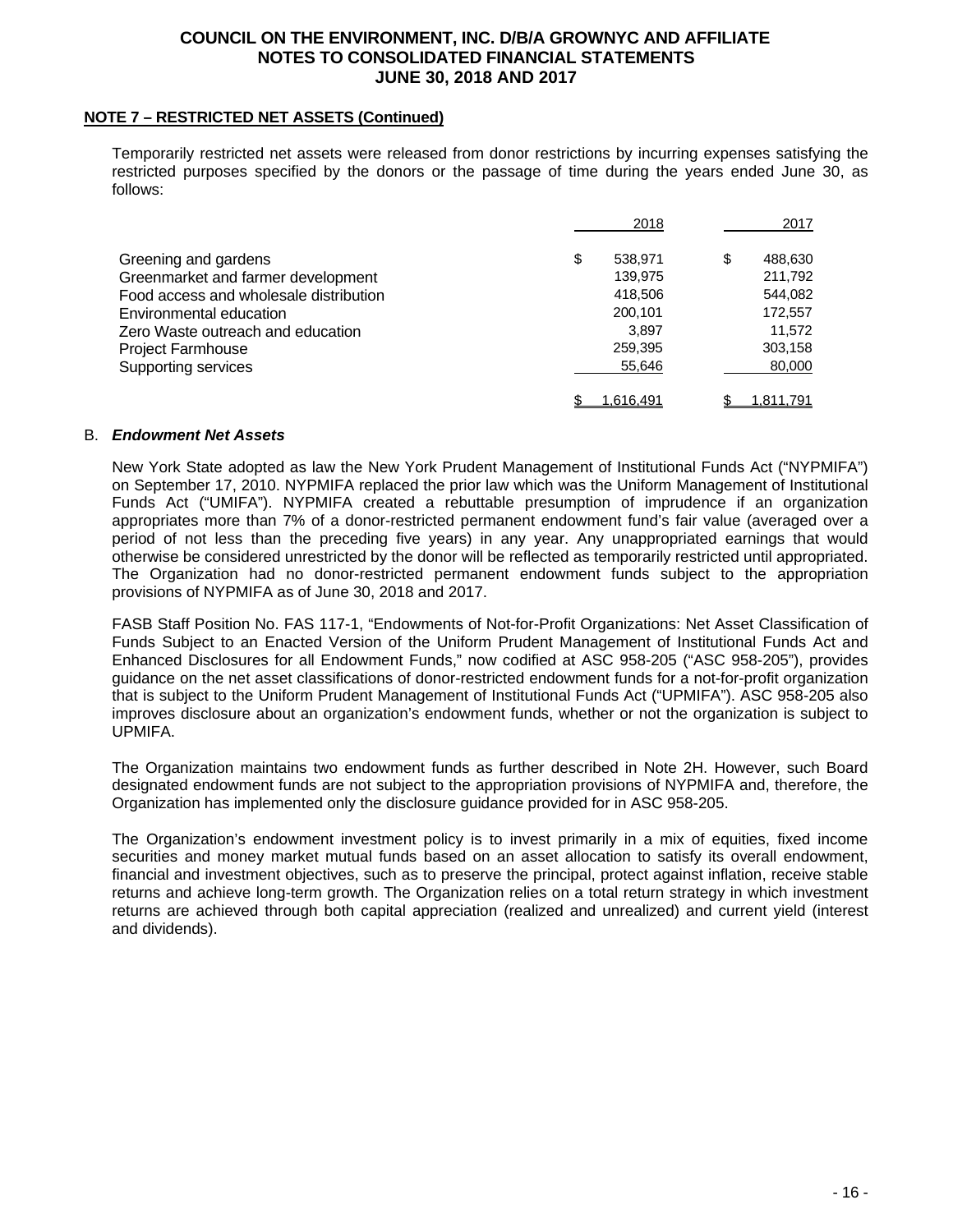## **NOTE 7 – RESTRICTED NET ASSETS (Continued)**

Changes in endowment net assets for year ended June 30, 2018, were as follows:

|                                         | <b>Board Designated</b><br>Investment | <b>Board Designated</b><br>Operating |                 |
|-----------------------------------------|---------------------------------------|--------------------------------------|-----------------|
|                                         | Fund                                  | Reserve Fund                         | Total           |
| Endowment net assets, beginning of year | \$<br>1,933,893                       | \$<br>251,577                        | \$<br>2,185,470 |
| Investment activity:                    |                                       |                                      |                 |
| Interest and dividends                  | 40,908                                | 2,528                                | 43,436          |
| Realized gains                          | 26,617                                |                                      | 26,617          |
| Unrealized losses                       | (94,199)                              |                                      | (94, 199)       |
| Change in endowment net assets          | (26, 674)                             | 2,528                                | (24, 146)       |
| Endowment net assets, end of year       | <u>1,907,219</u>                      | \$<br>254,105                        | 2,161,324       |

Changes in endowment net assets for year ended June 30, 2017, were as follows:

|                                         |   | <b>Board Designated</b><br>Investment | <b>Board Designated</b><br>Operating |           |
|-----------------------------------------|---|---------------------------------------|--------------------------------------|-----------|
|                                         |   | Fund                                  | Reserve Fund                         | Total     |
| Endowment net assets, beginning of year | S | 1,695,817                             | \$<br>251,162                        | 1,946,979 |
| Investment activity:                    |   |                                       |                                      |           |
| Interest and dividends                  |   | 35,683                                | 415                                  | 36,098    |
| Realized gains on sales of investments  |   | 11,928                                |                                      | 11,928    |
| Unrealized loss                         |   | 190,465                               |                                      | 190,465   |
| Change in endowment net assets          |   | 238,076                               | 415                                  | 238,491   |
| Endowment net assets, end of year       |   | 1,933,893                             | \$<br>251,577                        | 2,185,470 |

## **NOTE 8 – CONTRIBUTED FACILITIES, SERVICES AND ASSETS**

The Organization uses certain buildings owned by the City of New York without charge. The estimated fair rental value of the premises is reported as both revenue and expense in the period in which the premises are used. Contributed facilities amounted to \$611,448 for each of the years ended June 30, 2018 and 2017. During the years ended June 30, 2018 and 2017, the Organization also received pro bono legal services in the amount of \$50,482 and \$159,948, respectively, and these amounts were also reported as both revenue and expense in the respective periods. During the year ended June 30, 2017, the Organization received in-kind donations of equipment and leasehold improvements. Contributed assets amounted to \$0 and \$108,000 for the years ended June 30, 2018 and 2017, respectively.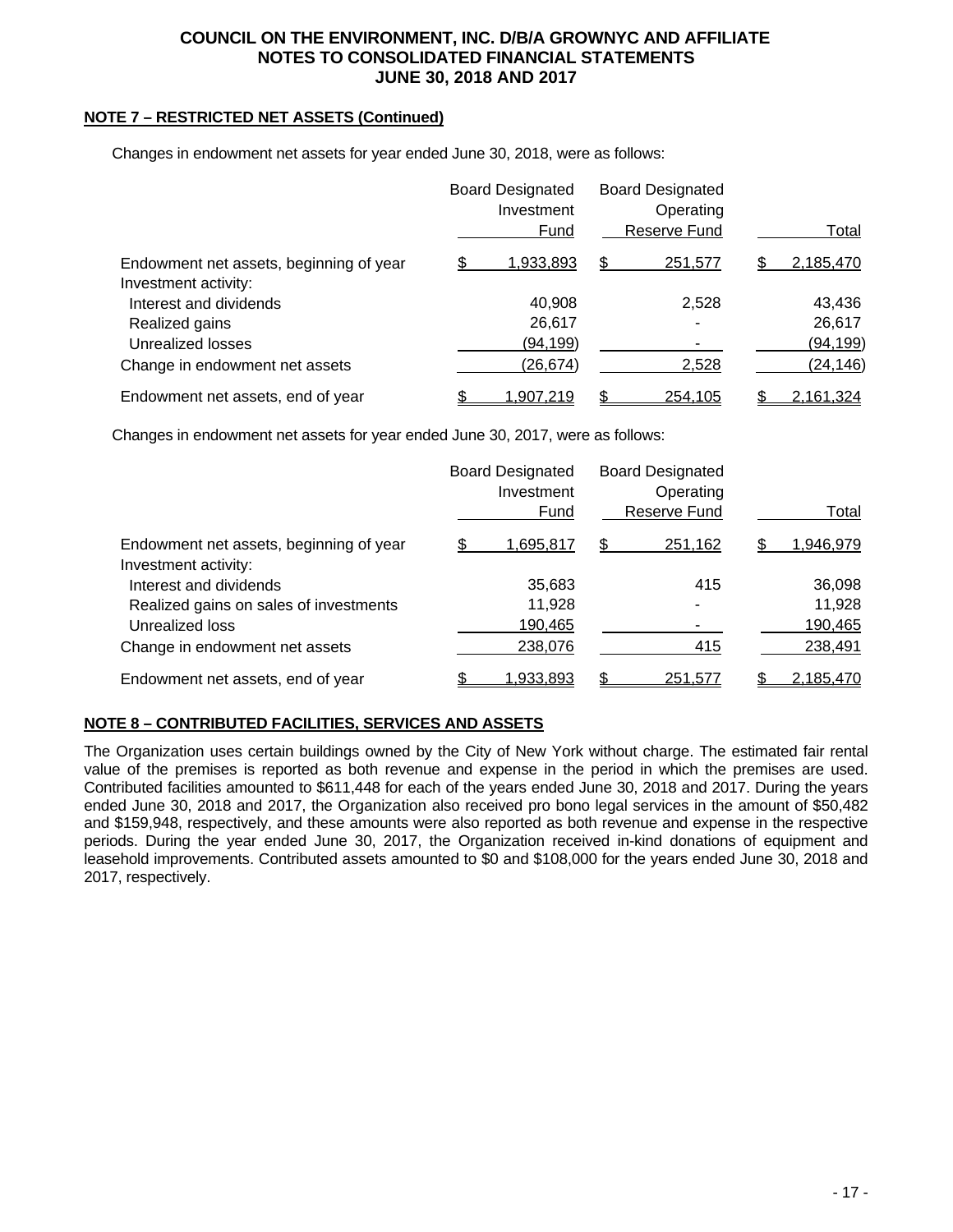### **NOTE 9 – RETIREMENT PLAN**

Effective July 1, 1985, the Organization established a noncontributory defined contribution pension plan covering all employees upon their meeting minimum age and length of service requirements.

During the year ended June 30, 2016, the Organization converted the plan to a profit-sharing plan with discretionary contributions paid to eligible employees. For the years ended June 30, 2018 and 2017, contributions payable amounted to \$194,668 and, \$242,378 respectively. Participants in the plan are vested as follows:

| Years of<br>Service | <b>Percentage</b> |
|---------------------|-------------------|
| 2                   | <b>20%</b>        |
| 3                   | 40%               |
| 4                   | 60%               |
| 5                   | 80%               |
| 6                   | 100%              |
|                     |                   |

#### **NOTE 10 – CONCENTRATION OF CREDIT RISK**

Cash and cash equivalents that potentially subject the Organization to a concentration of credit risk include cash accounts with one bank that exceed the Federal Deposit Insurance Corporation ("FDIC") insurance limits. Insured accounts are insured up to \$250,000 per depositor. As of June 30, 2018 and 2017, there was approximately \$1,157,000 and \$1,405,000 of cash and cash equivalents held by one bank that exceeded FDIC limits. Such excess includes outstanding checks.

### **NOTE 11 – SUBSEQUENT EVENTS**

Management has evaluated, for potential recognition and disclosure, events subsequent to the date of the consolidated statement of financial position through February 6, 2019, which is the date the consolidated financial statements were available to be issued.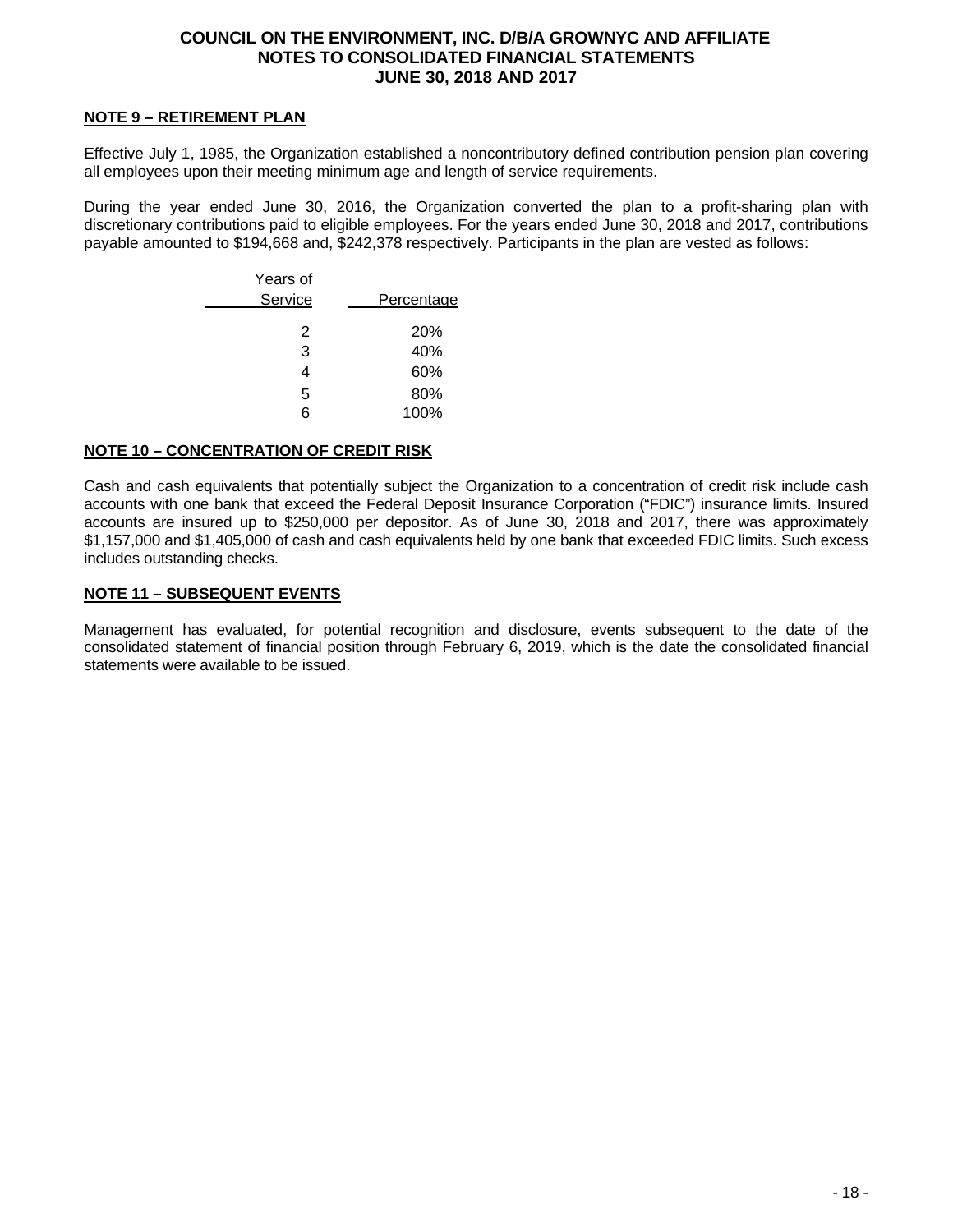#### **COUNCIL ON THE ENVIRONMENT, INC. D/B/A GROWNYC AND AFFILIATE CONSOLIDATING SCHEDULES OF FINANCIAL POSITION AS OF JUNE 30, 2018 AND 2017**

|                                                    | As of June 30, 2018 |      |                                       |      |                                      |                                   | As of June 30, 2017 |                |     |                                              |      |                                      |  |                                   |
|----------------------------------------------------|---------------------|------|---------------------------------------|------|--------------------------------------|-----------------------------------|---------------------|----------------|-----|----------------------------------------------|------|--------------------------------------|--|-----------------------------------|
|                                                    |                     |      | <b>New York</b>                       |      |                                      |                                   | <b>New York</b>     |                |     |                                              |      |                                      |  |                                   |
|                                                    | <b>GrowNYC</b>      |      | <b>State Regional</b><br>Food Hub LLC |      | Consolidating<br><b>Eliminations</b> | Consolidated<br><b>Total 2018</b> |                     | <b>GrowNYC</b> |     | <b>State Regional</b><br><b>Food Hub LLC</b> |      | Consolidating<br><b>Eliminations</b> |  | Consolidated<br><b>Total 2017</b> |
| <b>ASSETS</b>                                      |                     |      |                                       |      |                                      |                                   |                     |                |     |                                              |      |                                      |  |                                   |
| Cash and cash equivalents                          | \$<br>1,033,871 \$  |      | 118,399 \$                            |      |                                      | \$<br>1,152,270                   | \$                  | 1,310,054 \$   |     | 100 \$                                       |      | \$<br>÷.                             |  | 1,310,154                         |
| Investments, at fair value                         | 2,146,581           |      |                                       |      |                                      | 2,146,581                         |                     | 2,180,929      |     |                                              |      |                                      |  | 2,180,929                         |
| Government grants receivable, net                  | 2,727,436           |      | 1,467,116                             |      |                                      | 4,194,552                         |                     | 2,389,649      |     | 459,185                                      |      |                                      |  | 2,848,834                         |
| Accounts receivable - participant rental fees, net | 313,106             |      |                                       |      |                                      | 313,106                           |                     | 276,008        |     |                                              |      |                                      |  | 276,008                           |
| Accounts receivable - sales, net                   | 418,536             |      |                                       |      |                                      | 418,536                           |                     | 397,205        |     |                                              |      |                                      |  | 397,205                           |
| Accounts receivable - other fees, net              | 96,278              |      |                                       |      |                                      | 96,278                            |                     | 149,663        |     |                                              |      |                                      |  | 149,663                           |
| Contributions receivable                           | 413,244             |      |                                       |      |                                      | 413,244                           |                     | 730,917        |     |                                              |      |                                      |  | 730,917                           |
| Prepaid expenses, deposits and other assets        | 332,151             |      | 54,531                                |      |                                      | 386,682                           |                     | 396,926        |     | 71,230                                       |      |                                      |  | 468,156                           |
| Due from LLC                                       | 28,925              |      |                                       |      | (28, 925)                            |                                   |                     | 296,782        |     | ÷.                                           |      | (296, 782)                           |  |                                   |
| Property and equipment, net                        | 1,059,327           |      | $\overline{\phantom{a}}$              |      | $\sim$                               | 1,059,327                         |                     | 1,145,953      |     | $\blacksquare$                               |      |                                      |  | 1,145,953                         |
| <b>TOTAL ASSETS</b>                                | 8,569,455           | - \$ | 1,640,046                             | - \$ | (28, 925)                            | \$<br>10,180,576                  | £.                  | 9,274,086      | -\$ | 530,515                                      | - \$ | (296, 782)<br>- \$                   |  | 9,507,819                         |
| <b>LIABILITIES</b>                                 |                     |      |                                       |      |                                      |                                   |                     |                |     |                                              |      |                                      |  |                                   |
| Accounts payable and accrued expenses              | \$<br>361.189 \$    |      | 220,282 \$                            |      |                                      | \$<br>581.471                     | \$                  | 378,593 \$     |     | 233,633 \$                                   |      | \$                                   |  | 612,226                           |
| Accrued farmers' token redemption                  | 304,802             |      |                                       |      |                                      | 304,802                           |                     | 281,745        |     |                                              |      |                                      |  | 281,745                           |
| Accrued payroll and related expenses               | 706,106             |      |                                       |      |                                      | 706,106                           |                     | 743,890        |     |                                              |      |                                      |  | 743,890                           |
| Due to GrowNYC                                     | $\sim$              |      | 28,925                                |      | (28, 925)                            | $\sim$                            |                     | $\blacksquare$ |     | 296,782                                      |      | (296, 782)                           |  | $\sim$                            |
| Advance payments                                   | 313,443             |      |                                       |      |                                      | 313,443                           |                     | 310,818        |     |                                              |      |                                      |  | 310,818                           |
| Government grant advances                          |                     |      |                                       |      |                                      | $\overline{\phantom{a}}$          |                     | 644,044        |     |                                              |      |                                      |  | 644,044                           |
| Line of credit                                     |                     |      |                                       |      |                                      |                                   |                     | 200,000        |     |                                              |      |                                      |  | 200,000                           |
| Notes payable                                      | 80,000              |      | 1,443,728                             |      |                                      | 1,523,728                         |                     | 120,000        |     |                                              |      |                                      |  | 120,000                           |
| <b>TOTAL LIABILITIES</b>                           | 1,765,540           |      | 1,692,935                             |      | (28, 925)                            | 3,429,550                         |                     | 2,679,090      |     | 530,415                                      |      | (296, 782)                           |  | 2,912,723                         |
| <b>NET ASSETS</b><br>Unrestricted:                 |                     |      |                                       |      |                                      |                                   |                     |                |     |                                              |      |                                      |  |                                   |
| Operations                                         | 1,229,087           |      | (52, 889)                             |      |                                      | 1,176,198                         |                     | 913,943        |     | 100                                          |      |                                      |  | 914,043                           |
| Invested in property and equipment                 | 1,059,327           |      |                                       |      |                                      | 1,059,327                         |                     | 1,145,953      |     |                                              |      |                                      |  | 1,145,953                         |
| Board designated investment fund                   | 1,907,219           |      |                                       |      |                                      | 1,907,219                         |                     | 1,933,893      |     |                                              |      |                                      |  | 1,933,893                         |
| Board designated operating reserve fund            | 254,105             |      |                                       |      |                                      | 254,105                           |                     | 251,577        |     |                                              |      |                                      |  | 251,577                           |
| Total unrestricted                                 | 4,449,738           |      | (52, 889)                             |      | $\sim$                               | 4,396,849                         |                     | 4,245,366      |     | 100                                          |      |                                      |  | 4,245,466                         |
| Temporarily restricted                             | 2,354,177           |      |                                       |      |                                      | 2,354,177                         |                     | 2,349,630      |     |                                              |      |                                      |  | 2,349,630                         |
| <b>TOTAL NET ASSETS</b>                            | 6,803,915           |      | (52, 889)                             |      |                                      | 6,751,026                         |                     | 6,594,996      |     | 100                                          |      |                                      |  | 6,595,096                         |
| TOTAL LIABILITIES AND NET ASSETS                   | \$<br>8,569,455 \$  |      | 1,640,046 \$                          |      | $(28, 925)$ \$                       | 10,180,576                        | \$                  | 9,274,086 \$   |     | 530,515 \$                                   |      | $(296, 782)$ \$                      |  | 9,507,819                         |